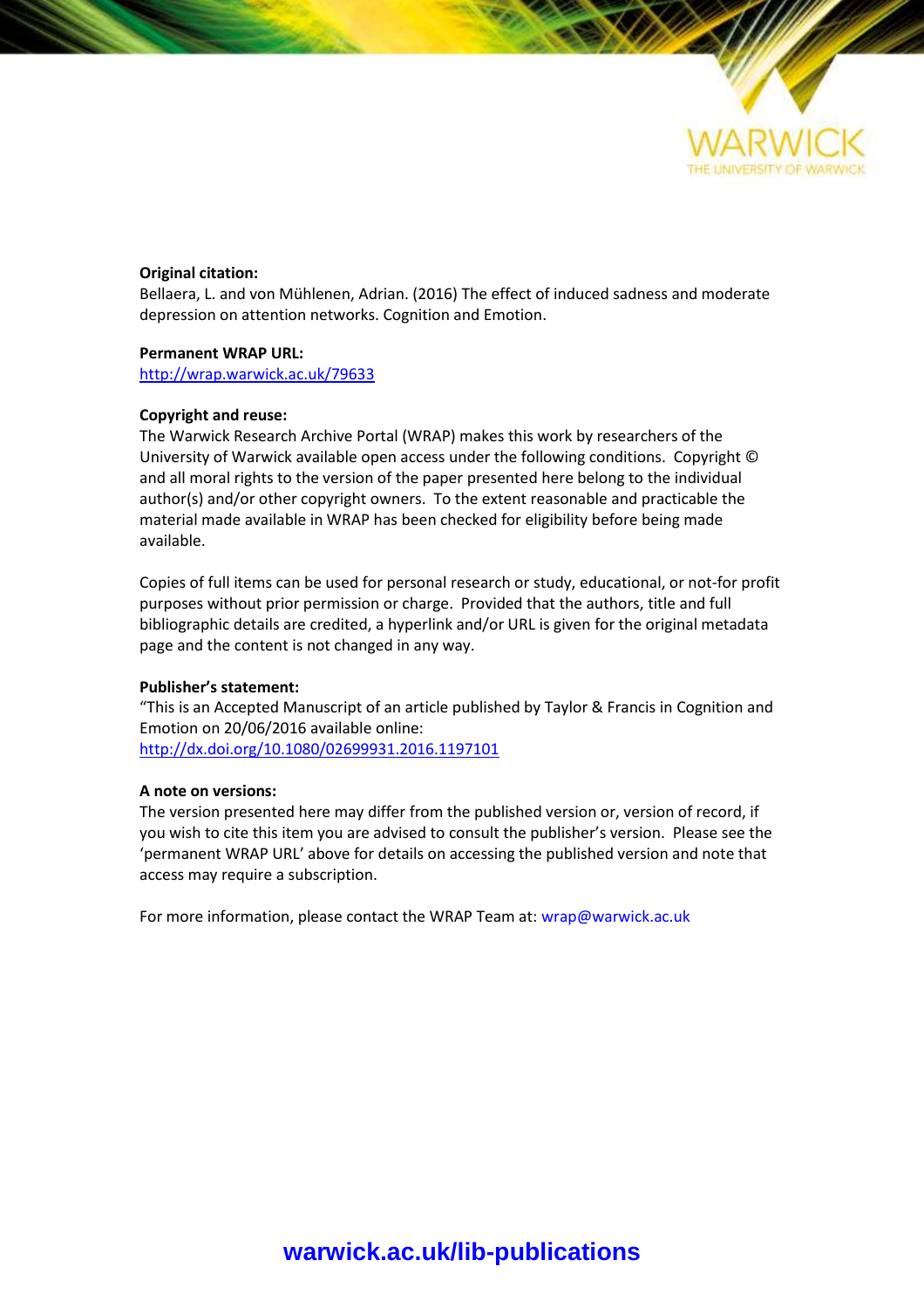# Running Head: SADNESS AND ATTENTION NETWORKS

The Effect of Induced Sadness and Moderate Depression on Attention Networks

Lauren Bellaera University of Cambridge Cambridge, UK

Adrian von Mühlenen University of Warwick Coventry, UK

Word count: 6254

Keywords: attention, attention network, emotion, sadness

Address correspondence to:

Lauren Bellaera

Faculty of Education

University of Cambridge

184 Hills Road

Cambridge, CB2 8PQ

UK

Tel. +44 1223 767 569

Email: laurenbellaera@gmail.com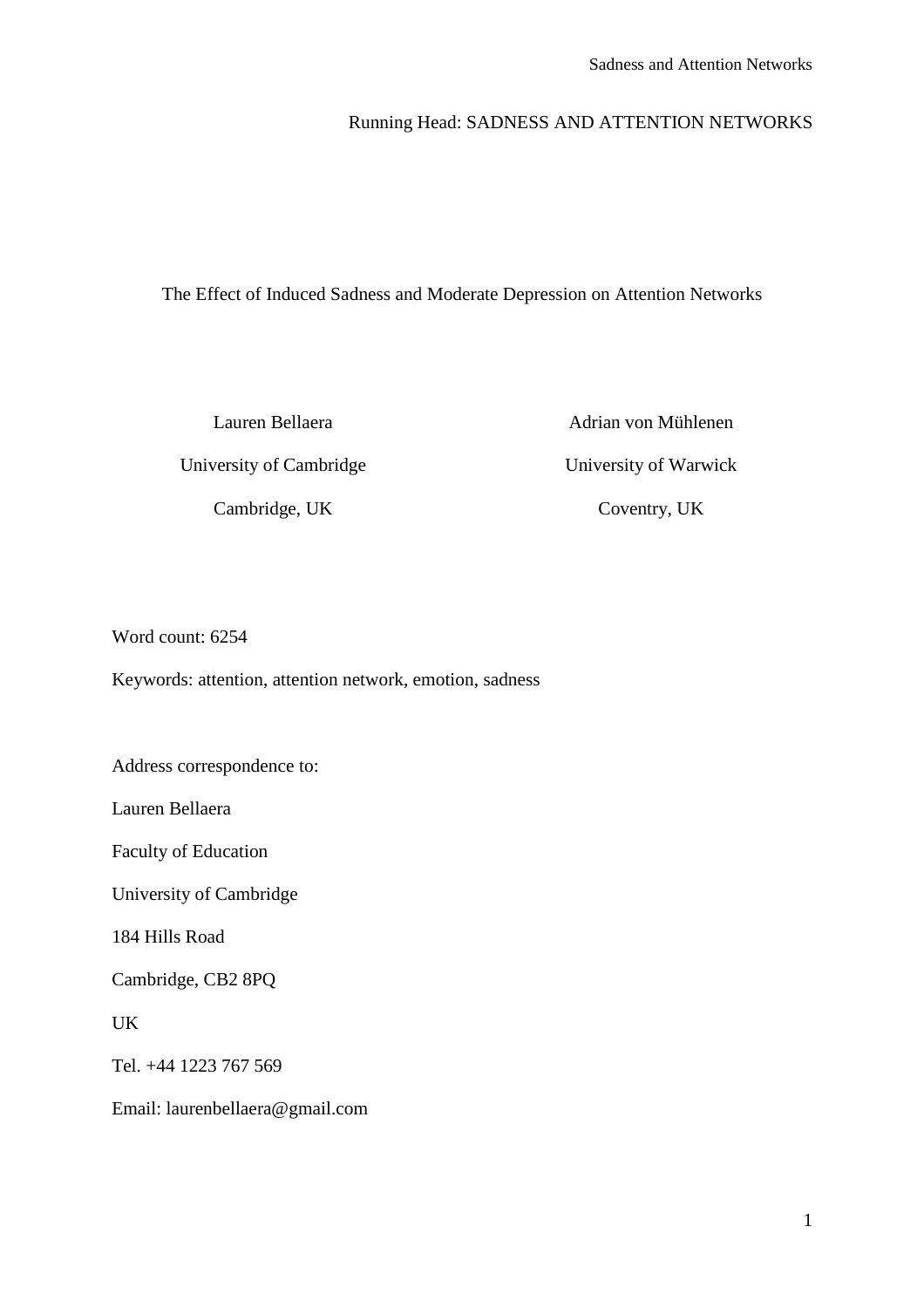### **Abstract**

This study investigates how sadness and minor/moderate depression influences the three functions of attention: alerting, orienting, and executive control using the attention network test. The aim of the study is to investigate whether minor to moderate depression is more similar to sadness or clinical depression with regards to attentional processing. It was predicted that both induced sadness and minor to moderate depression will influence executive control by narrowing spatial attention and in turn this will lead to less interference from the flanker items (i.e., less effects of congruency) due to a focused attentional state. No differences were predicted for alerting or orienting functions. The results from the two experiments, the first inducing sadness (Experiment 1) and the second measuring subclinical depression (Experiment 2), show that, as expected, participants who are sad or minor to moderately depressed showed less flanker interference compared to participants who were neither sad nor depressed. This study provides strong evidence, that irrespective of its aetiology, sadness and minor/moderate depression have similar effects on spatial attention.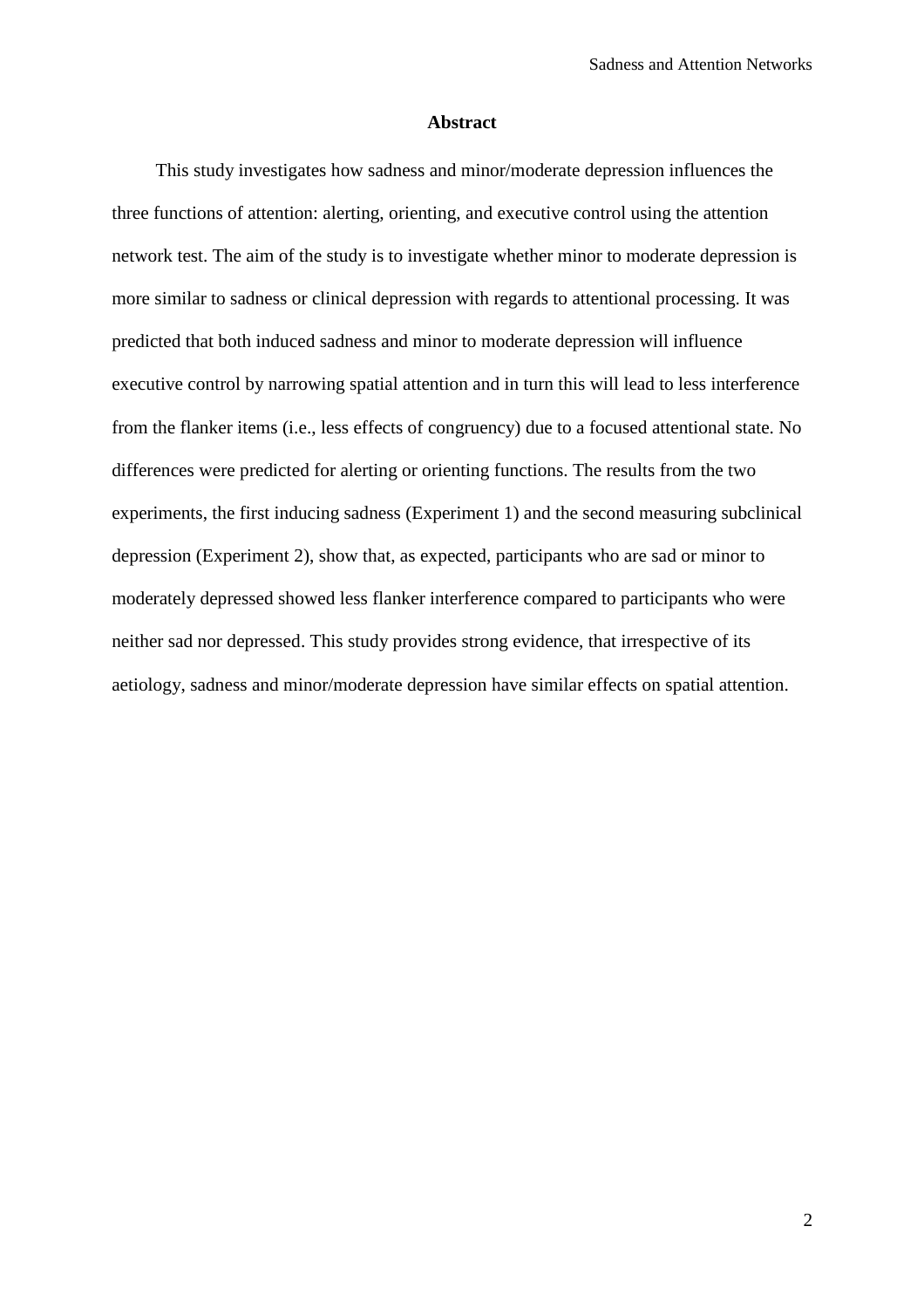Human behaviour is influenced by our emotional states, which can sometimes enhance or hinder performance depending on the situational demands (Dolcos, Iordan, & Dolcos, 2011). For instance, sadness, whether short-term or long-term, is known to have significant effects across a variety of cognitive domains, including memory (Bower & Forgas, 2001; Williams, Watts, Macleod, & Mathews, 1997), cognitive control (e.g., Van Steenbergen, Band, & Hommel, 2010), judgment and decision-making (Bodenhausen, Sheppard, & Kramer, 1994; Damasio, 1999; Forgas & Moylan, 1987), as well as attention and perception (e.g., Zadra & Clore, 2011). However, some studies argue that there is limited evidence that sad mood has an effect on attention, and generally less information is known about how sadness influences attention compared to other negative emotional states (Chepenik, Cornew, & Farah, 2007).

One of the first studies looking at the effect of negative mood on attention goes back to Easterbrook (1959), who argued that negative emotions had a narrowing effect on attention. This view was subsequently expanded, such that negative and positive emotions have opposing effects on the attentional system with happiness broadening the scope of attention and sadness narrowing the scope of attention (Fredrickson & Branigan, 2005; Gasper & Clore, 2002). For example, in one study Rowe, Hirsch, and Anderson (2007) used an Eriksen flanker task and showed that happy music led to significantly more flanker interference compared to neutral or sad music. Similarly, Fenske and Eastwood (2003) found that flanker interference was increased when the target was a happy face compared to when it was a sad face. Moreover, Melcher, Obst, Mann, Paulus, and Gruber (2012) revealed that even briefly displayed affective cues, such as happy-related primes, increased Reaction Time (RT) in incongruent trials at a stimulus-based level (e.g., Stroop task) and at a space-based level (e.g., flanker task). However, this global-happy and local-sad distinction has been challenged, with some studies reporting either no effect of sadness on attention (e.g., Finucane, Whiteman &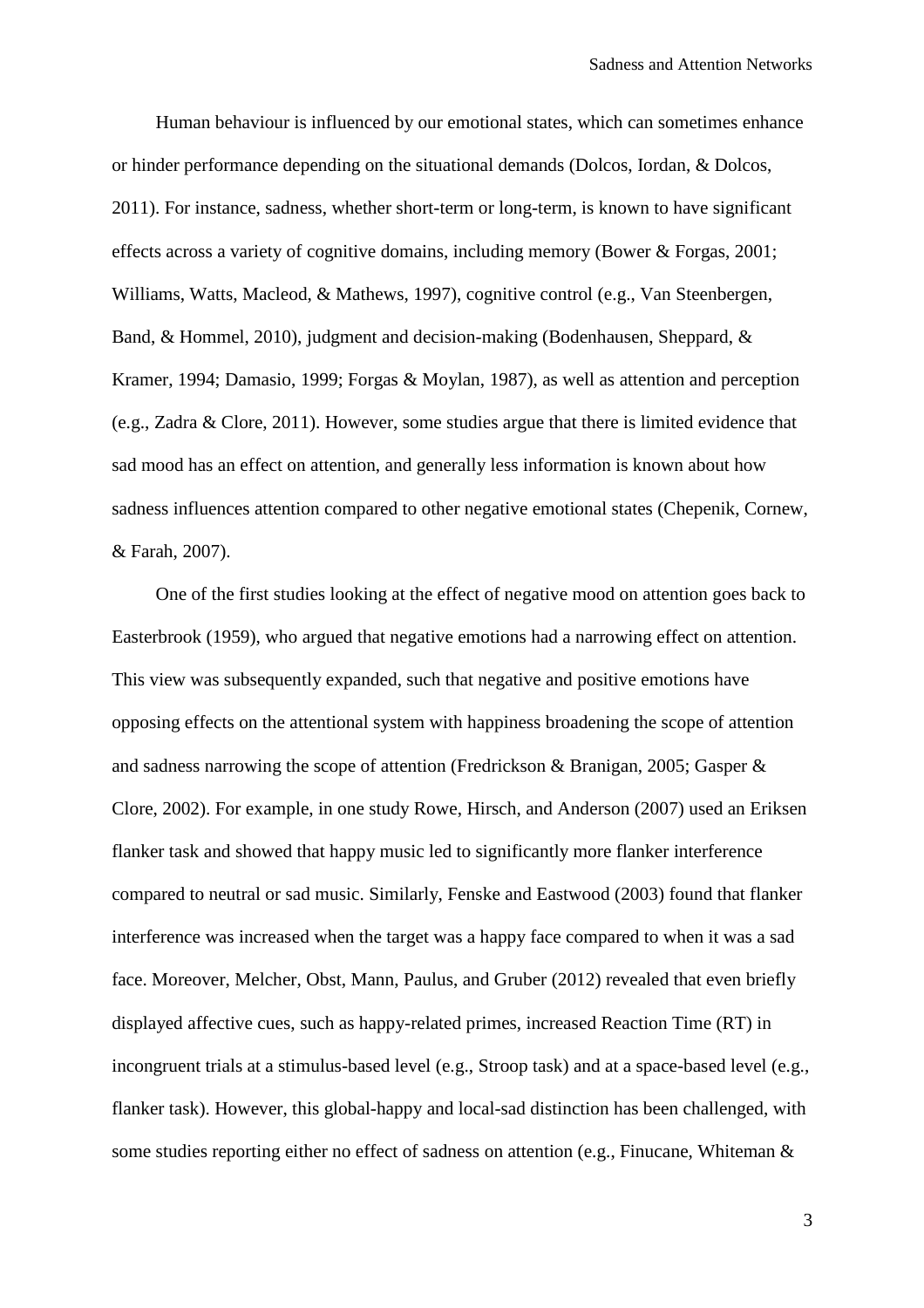Power, 2010; Fredrickson & Branigan, 2005, Rowe, Hirsch & Anderson, 2007) or reporting the opposite effect, that sadness broadens attention (Gable & Harmon-Jones, 2010).

One possible explanation for these inconsistent findings could be that the onedimensional view of negative and positive emotion is too simplistic. For example, Gable and Harmon-Jones (2010) suggested that the level of spatial processing is not determined by emotional valence, but by motivational intensity. They concluded that emotions high in motivational intensity have a narrowing effect on attention in order to facilitate goals; whereas emotions low in motivational intensity have a broadening effect on attention in order to expand cognitive processes after a goal has passed. In support of their theory, they demonstrated that the two negative emotions fear and sadness had opposite effects on the scope of attention (Gable & Harmon-Jones, 2010). Therefore defining emotions in terms of 'negative' and 'positive' is not always helpful in explaining the link between emotion and attentional processes and other factors need to be taken into consideration.

The need to consider multiple factors is particularly relevant when discussing the effect of sadness on attention. This is because sadness exists in several forms including induced sadness, minor depression, moderate depression and major depression. These different forms share certain characteristics and disentangling the effects of these, and how they affect attentional processing can be complicated. In addition, the relationship between sadness and depression becomes even more complex when one considers the impact sadness and depression has on emotionally valenced stimuli. The literature shows that individuals with major depression are biased to selectively focus on negative information (see Gotlib & Joormann, 2010 for a review), which can be further exacerbated when depressed individuals are in a negative emotional state (Ingram & Ritter, 2000). Therefore, clearly there are many factors which can be taken into consideration when addressing the impact of sadness and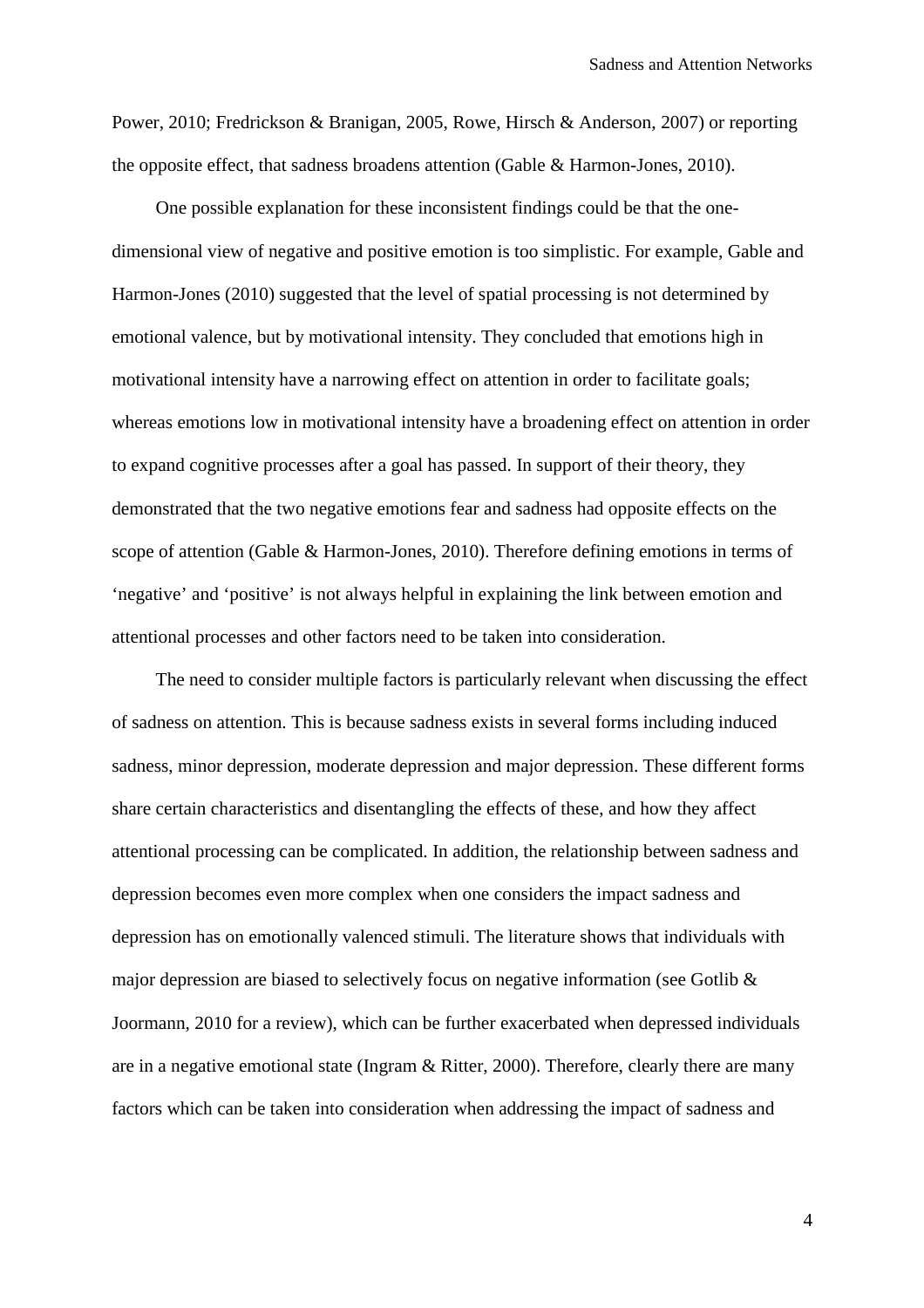depression on attention. In the present study, we address the impact of induced state sadness and minor-to-moderate depression on the processing of non-valenced stimuli.

Theoretically, minor-to-moderate depression can be viewed as lying on a continuum between state sadness (i.e., induced) and major depression (i.e., pre-existing), and comparatively, sadness and depression appear similar both at a behavioural and neural level (Andrews & Thomson, 2009). Depression similar to sadness is an evolved response to complex problems, whose function is to minimize disruption and sustain analysis of those problems (Andrews & Thomson, 2009). Both exist co-morbidly with other negative emotions including anger and anxiety (e.g., Belzer & Schneier, 2004; Westermann, Spies, Stahl, & Hesse, 1996). Further, empirically the patterns of brain activation for sadness and depression also overlap, again suggesting some commonality between sadness and depression (Mayberg et al., 1999). In contrast, the variance between minor to moderate and major depression appears much larger with notable differences in a number of important domains (e.g., level of severity, cognitive processing; Andrews et al., 2007; Andrews & Thomson, 2009). One example of this is that major depression is more strongly associated with cognitive ruminations, referred to as 'brooding' compared to minor depression. This means a depressed person thinks in a negative and passive way about one's problems to the extent that less attentional resources are available for other tasks (Nolen-Hoeksema, 1991; Watkins & Brown, 2002). Such damaging forms of self-evaluation is less associated with minor depression and ultimately as the attentional function of sadness is to narrow attention moderate depression may also have similar effects (Nolen-Hoeksema, 1991).

The effect of sad mood does not only occur at the function of attentional scope, but also at other functions of attention. Ultimately, the ability to monitor and control interference does not only depend on being able to focus attention and inhibit irrelevant information but also on the ability to shift attention and to maintain a level of 'response readiness' what has been also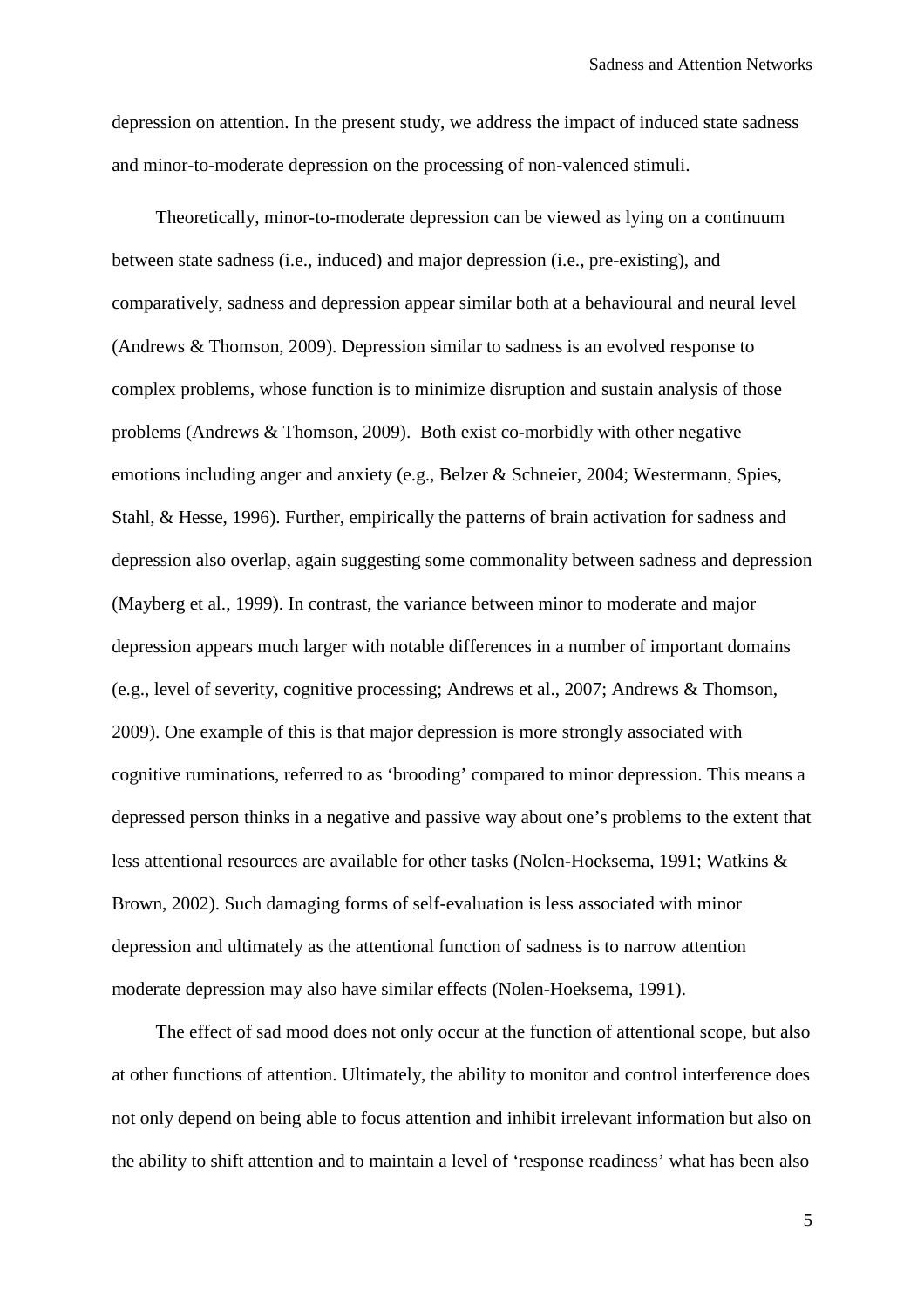referred to as orienting and alerting (Jonides & Nee, 2005; Posner & Petersen, 1990). These three attentional functions (executive control, alerting, and orienting) have been linked to distinct brain regions (Posner & Petersen, 1990). Collectively, these three functions can be measured using a single paradigm called the Attention Network Test (ANT, Fan, McCandliss, Sommer, Raz, & Posner, 2002), which provides an independent measure of the efficiency of each attentional network (Callejas, Lupianez, & Tudela, 2004). The ANT consists of an arrow discrimination task, combined with an acoustic warning tone (alerting efficiency), a spatial cue (orienting efficiency) and surrounding flanker arrows (executive control efficiency). The tone could be either present or absent, the cue either valid (i.e., it appeared at the same location as the target arrow) or invalid, and the flankers either congruent (i.e., they pointed in the same direction as the target arrow) or incongruent. It is expected that the ANT provides a more discriminative measure of attentional functioning compared to other paradigms, but this paradigm has only been used a handful of times in the context of emotion-attention studies (Cohen, Henik & Mor, 2011; Birk, Dennis, Shin, & Urry, 2011; Dennis & Chen, 2007; Dennis, Chen, McCandliss, 2008; Finucane, Whiteman & Power, 2010; Techer, Jallais, Fort, & Corson, 2015).

The present study uses a variant of ANT, which provides information about both the individual effects of each network including their interactions (ANT-I, Attention Network Test-Interaction, Callejas et al., 2004). This task was used to investigate the effect of induced sadness and of minor/moderate depression on the three attentional functions. An important question this study aims to address is whether depression, in its very mild forms, is equivalent to a prolonged state of sadness? If that were the case then attentional effects should be very similar for induced sadness and minor/moderate depression (i.e., narrowing attention). Specifically we predicted that that induced sadness and minor/moderate depression will lead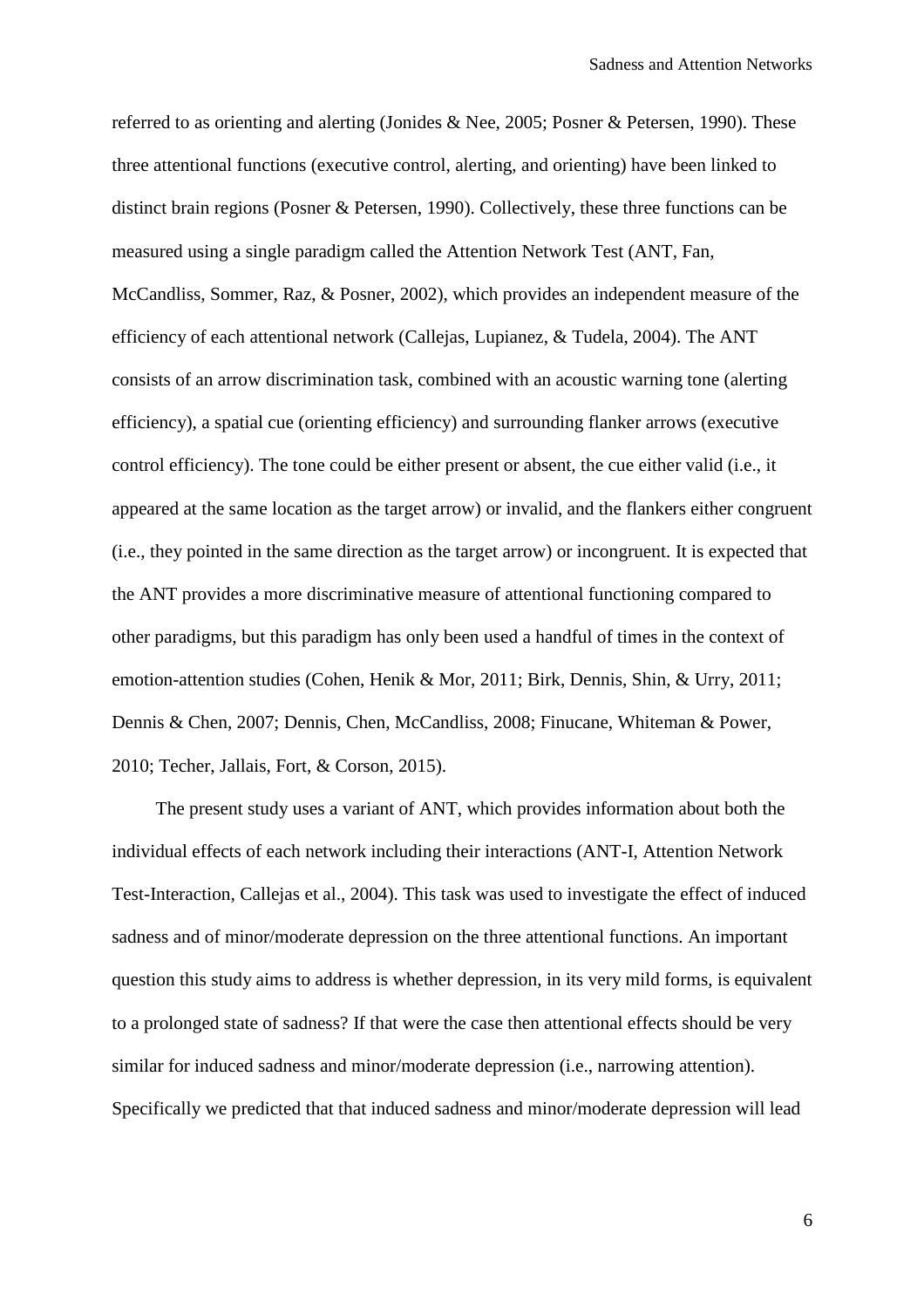to reduced congruency effect compared to the control/no depression groups while there will be no differences in terms of both the alerting and the orienting functions.

### **Experiment 1**

Experiment 1 investigates how induced sadness influences the three attentional networks (alerting, orienting, and executive control). Based on previous studies it is expected that sadness will influence executive control by narrowing attention (e.g., Gasper & Clore, 2002; Melcher et al., 2012), reducing the amount of interference from neighbouring distractor items.

Sadness is considered to be less associated with both alerting and orienting, as they are common characteristics of emotional states that are high in arousal (e.g., fear; Pacheco-Acosta, Callejas, & Lupianez, 2010). In order to induce a sad emotional state participants' watched an emotional video related to themes of death and injuries (i.e., car accidents). This differs from other studies using the ANT (e.g., Finucane et al., 2010), which used emotional pictures. Pictures have been shown to be less effective in terms of inducing discrete emotional states, and they are also limited in terms of inducing a prolonged intense emotional state (Rottenberg, Ray, & Gross, 2007). Thus the use of video stimuli should facilitate the emotion induction of discrete emotional categories as opposed to general negative affect, and it should also enhance the intensity of the emotional experience.

## **Method**

*Participants.* Forty participants (thirteen male; mean age 24.7 years, range 18-51 years) from the University of Warwick participated in the study for £5 payment. Sample size was determined beforehand based on similar studies reporting effects in the ANT (Jiang, Scolaro, Bailey, & Chen, 2011; Pacheco-Unguetti et al., 2010; Pêcher, Quaireau, Lemercier, &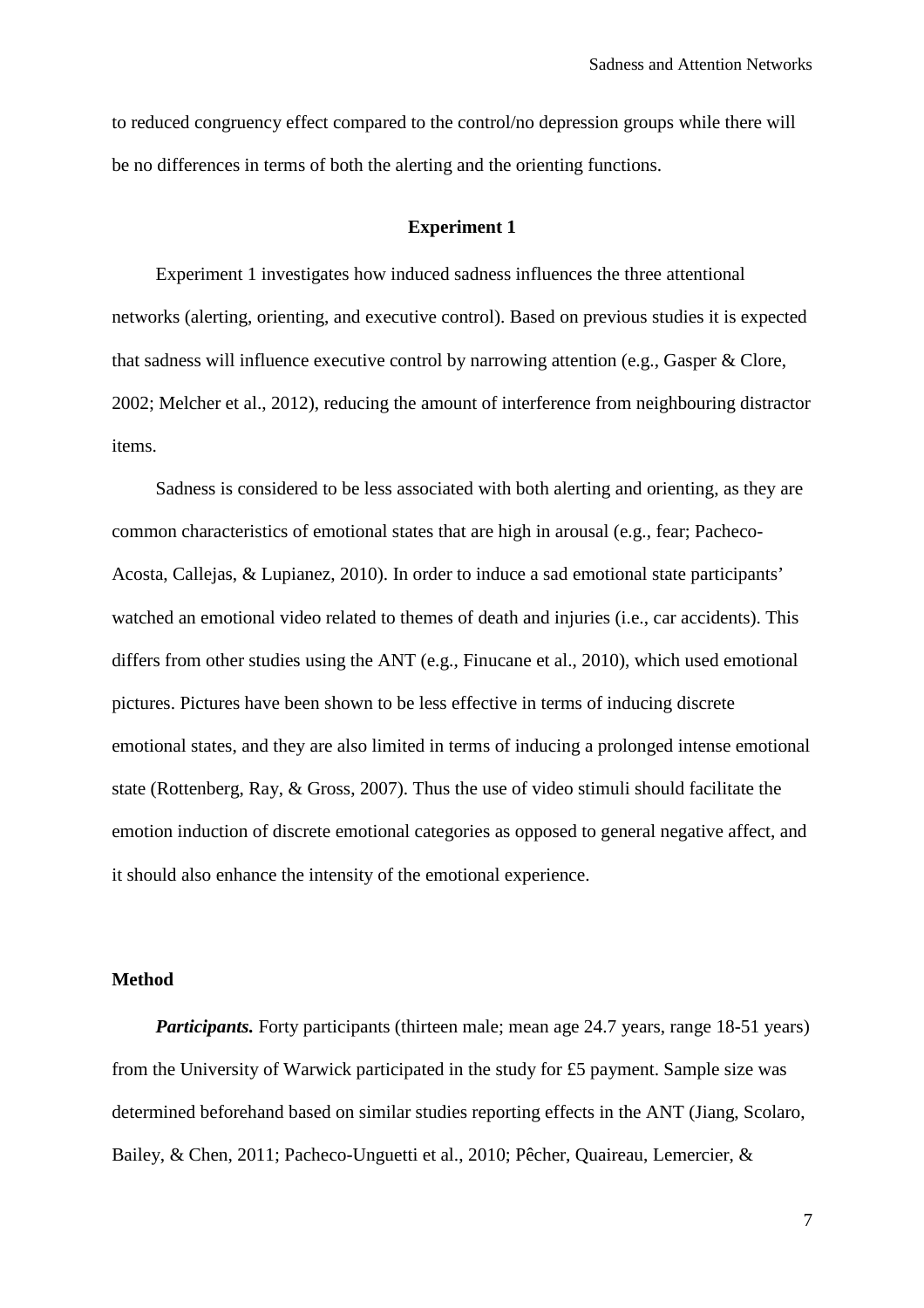Cellier, 2011; Keehn, Lincoln, Müller, & Townsend, 2010). Participants reported normal or corrected to normal visual acuity. They were naïve to the purpose of the experiment and they gave informed consent. The study was approved by the University of Warwick Psychology Ethics Committee.

*Apparatus and stimuli.* Stimuli were presented on a 19"CRT (60 Hz) running at a 1024x768 pixels resolution. Participants viewed the monitor at a distance of approximately 57 cm. The experiment was controlled by an IBM-PC compatible computer using custom written software. Participants' responses were recorded using the left and right arrow keys of the computer keyboard. Participants were wearing headphones for the duration of the experiment.

Videos and background music were used to elicit in participants either a sad or a neutral emotional state. In the sad emotion condition a collection of six film sequences were taken from advertisements on driving safety. The sequences typically consisted of scenes involving car accidents and the overall video lasted 4:05 minutes. In the neutral emotion condition the video consisted of scenes of cars driving without any accidents (3.57 min). Music was played during each video through headphones to enhance the emotional experience of the video. In the sad condition the song "My Immortal" composed by "Evanescence" was played, and in the control condition the song "VCR" composed by the band "The XX" was played.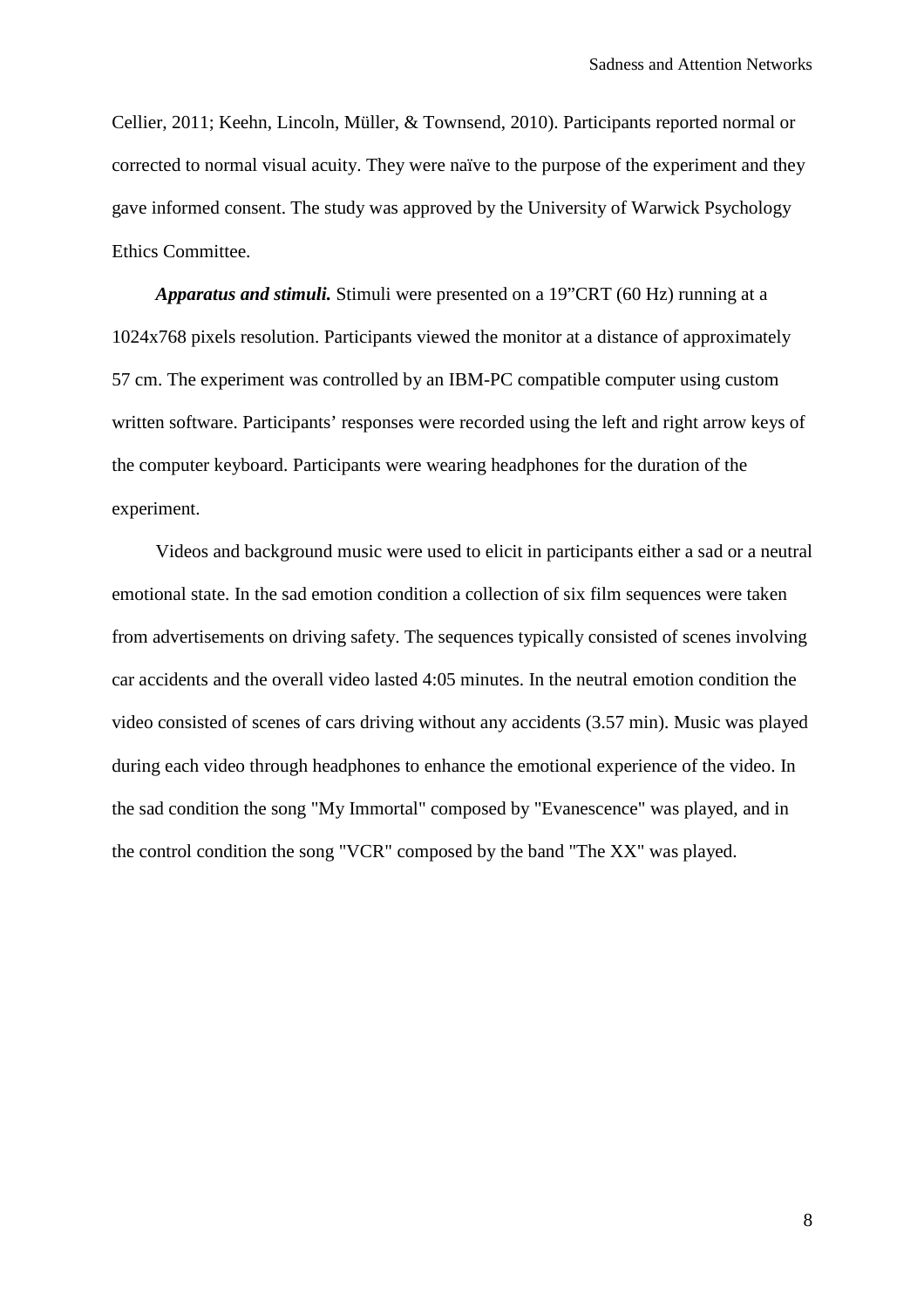

*Figure 1. Sequence of events in an example trial of the ANT-I in Experiment 1. A tone (present or absent) was followed by a spatial cue (top or bottom), which in turn was followed by target arrow. The target was presented either at the cued or uncued location and surrounded by either congruent or incongruent flanker arrows. In this example participants were required to give a right arrow response. The word "Error" was presented for 1s after wrong responses, and the inter-trial interval was 1s.*

In the ANT-I stimuli were drawn in grey (RGB values: 128, 128, 128) on a black background and with a line thickness of five pixels (~0.18°). The fixation cross was at the centre of the screen and had a size of 1.5°. The cue was a horizontal non-filled oval (1.6º x 0.8º) and was presented either 5.4º above or below fixation. The arrow stimuli had an overall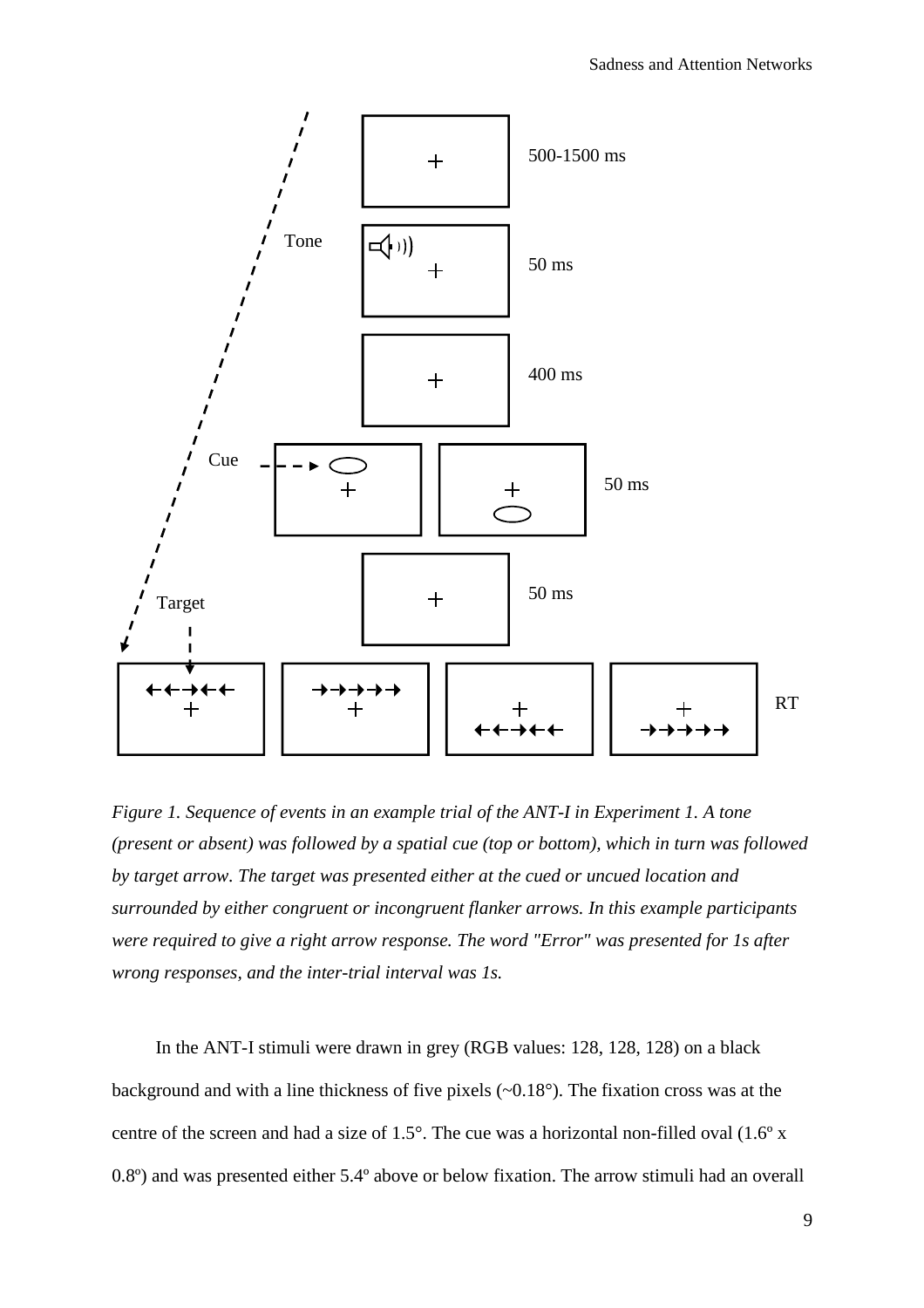length of 1.5º and were composed of a horizontal line (length 1.0º) and a right-angled equilateral filled triangle  $(0.5^{\circ} \times 0.7^{\circ})$  pointing to the left or to the right. Arrows were presented either 5.4º above or below fixation, with the target arrow at the centre (horizontally aligned with fixation), and with the adjacent flanker arrows 5.4º and 2.7º to the left and to the right of the target (see Figure 1). The alerting tone consisted of a short auditory bleep (~400Hz) played for 50ms.

*Procedure*. On arrival to the experiment, participants filled in a consent form and read the instructions. Then they filled in the Differential Emotions Scale (DES, Izard, Dougherty, Bloxom, & Kotsch, 1974; Philippot, 1993), which includes ten emotion categories (interest, amusement, sadness, anger, fear, anxiety, disgust, contempt, surprise, and elatedness) with three adjectives representing each category. Participants had to rate on a five-point scale from one ("not at all") to five ("very strongly") the extent to which these adjectives corresponded to their current emotional state. Participants were then randomly assigned to either the sad or the control condition and watched the corresponding video. After watching the video they completed another DES.

Following this, participants preformed the ANT-I (Callejas et al., 2004). The experiment consisted of one practice block with twenty trials and four experimental blocks with 64 trials in each (276 total). Between blocks were short breaks where participants listened to the first 20 s of the song that was played during the emotion induction, to act as an "emotion enhancer". Following the completion of the ANT-I, participants rated again their emotion state with the DES.

The sequence of events in a single trial is depicted in Figure 1. Each trial, started with a central fixation cross presented for a duration of between 500 ms and 1500 ms. On half of the trials, the fixation cross was followed by an alerting tone (in the other half of the trials no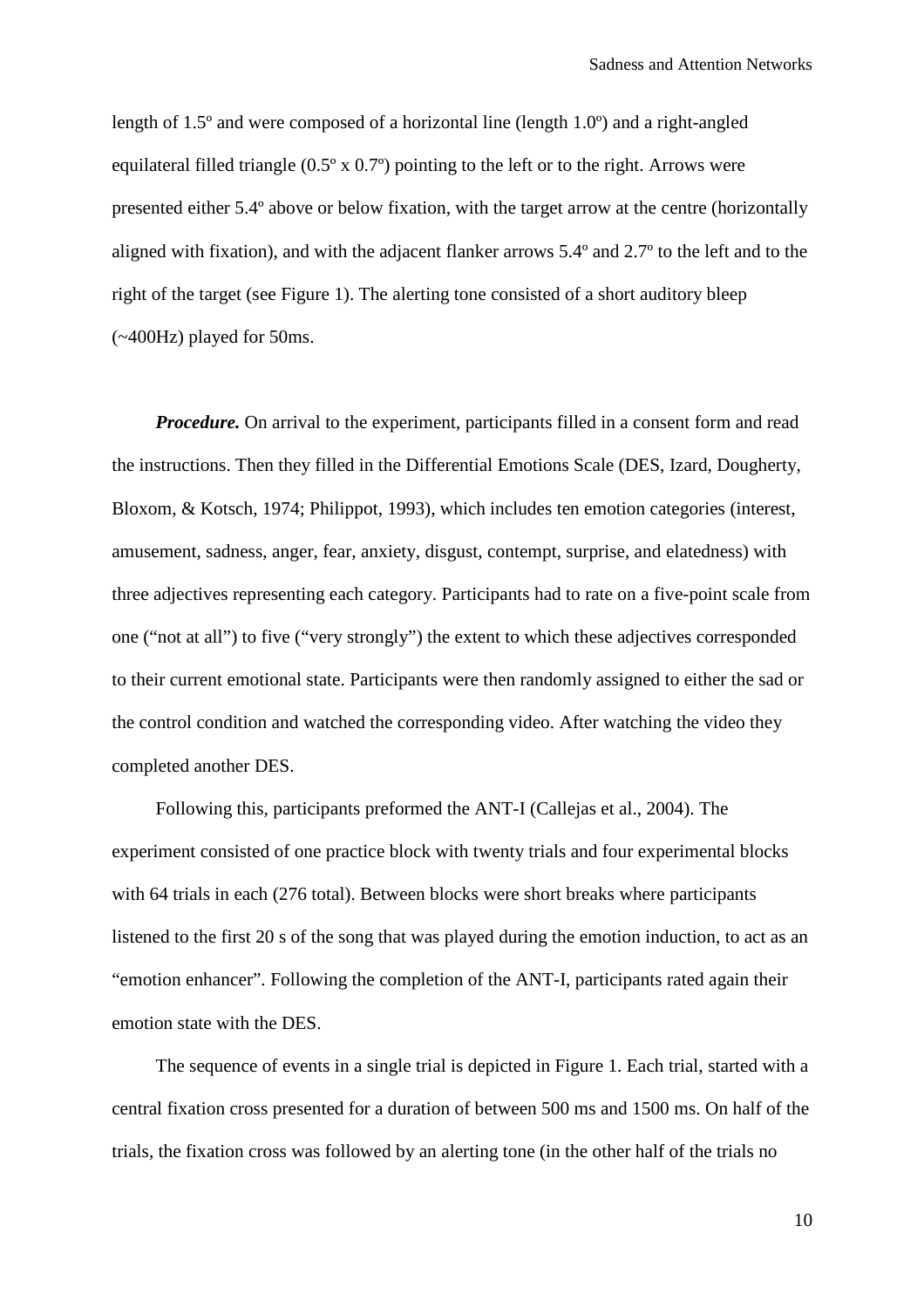tone was played). After another 400 ms the cue appeared for 50 ms, which shortly after (50 ms) was followed by the target arrow. The target arrow appeared in half the trials at the same location as the cue (valid cue) and in the other half at the other location (invalid cue). The target was surrounded by flanker arrows that were pointing either in the same direction as the target (50% congruent flanker) or in the opposite direction (50% incongruent flanker). The target stayed on until the participant responded. The participant's task was to indicate the direction of the target by pressing the corresponding left or right arrow key on the keyboard. Error feedback consisted of the word "Error" presented at the centre of the screen for 1s. The inter-trial interval was 1s. Participants were asked to respond as quickly and accurately as possible making less than 5% errors overall.

*Design.* A 2x2x2x2 mixed design was used with Alerting (tone, no tone), Orienting (valid, invalid) and Congruency (congruent, incongruent) as within-subject factors and with Emotion Condition (sad, control) as a between-subject factor. Combinations of within-subject factors were presented in random order, and participants were assigned alternatingly to either the sad or the control condition.

*Analysis.* The data was analysed using SPSS version 22 (IBM Corp., Armonk, NY). RT indexes for each attention network were calculated using the mean RTs for each combination of the 2x2x2x2 design, excluding errors and outliers (RTs below 200 ms or above 2000 ms). The alerting index was calculated by subtracting the mean RT of the four conditions with a tone from the mean RT of the four conditions without a tone. The orienting index was calculated by subtracting the mean RT of the conditions with a valid cue from those with an invalid cue. The executive control index was calculated by subtracting the mean RT of the conditions with congruent flankers from those with incongruent flankers. The effect of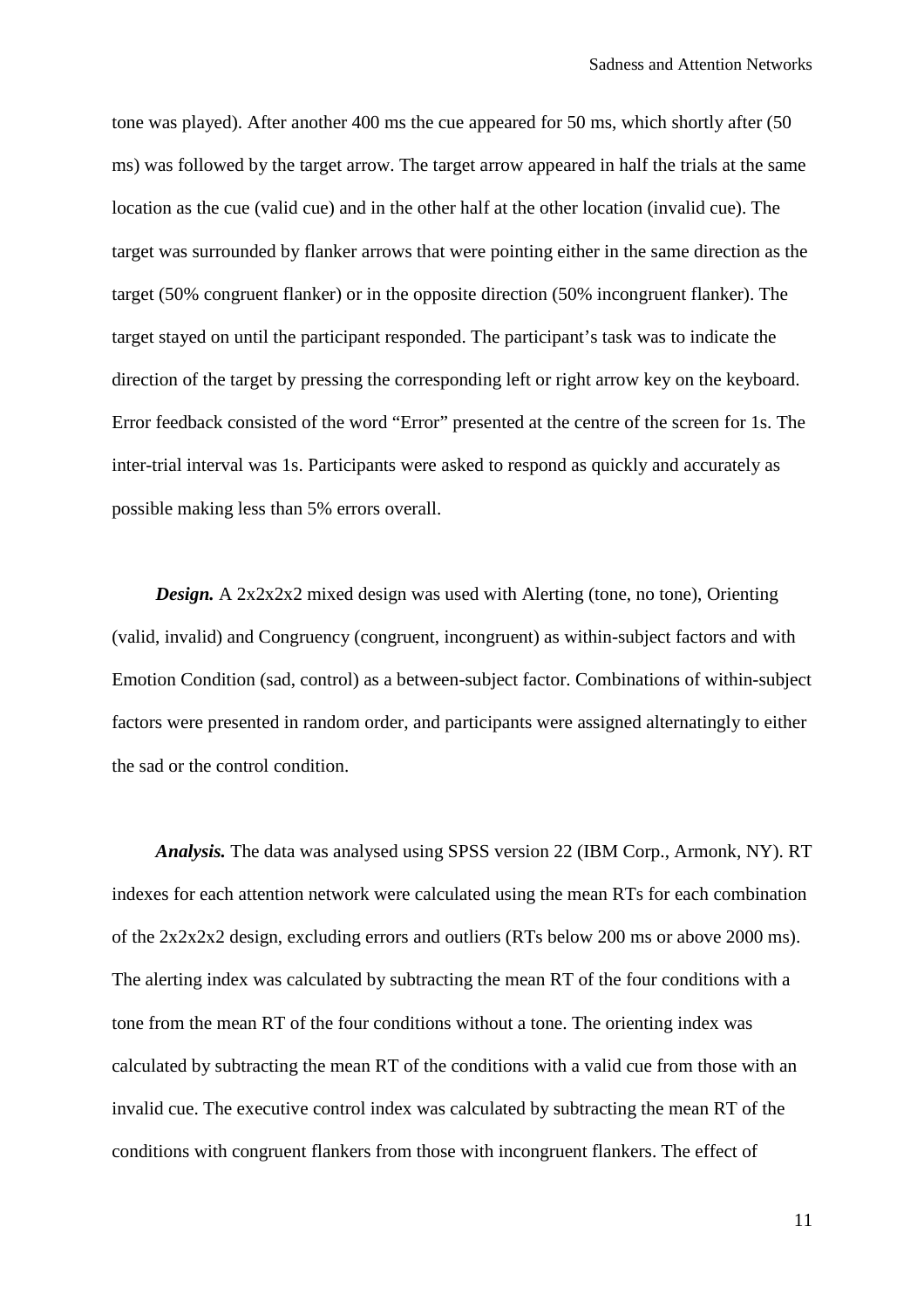Emotion Condition on the attentional networks was tested with a 2x2x2x2 mixed design ANOVA, with the within-subject factors Alerting (tone, no tone), Orienting (valid, invalid) and Congruency (congruent, incongruent), and the between-subject factor Emotion Condition (sad, control).

# **Results**

*Differential Emotions Scale (DES).* Table 1 shows the subjective ratings averaged separately across participants in each group for each emotion category at time 1, time 2, and time 3. In order to further analyse these ratings, ten separate mixed design ANOVAs with the within-subject factor time (T1, T2, or T3) and the between-subject factor group (control or sad) were run separately for each emotion category (using Bonferroni correction to adjust  $\alpha$ ). In order to summarize the results, we have grouped together emotion categories that showed a similar pattern. The positive emotions (amusement, interest, elatedness) decreased in both groups, over time (time main effect, all *p*s < .001), and this was exacerbated for amusement and elatedness in the sad group (interaction effect, both *p*s < .005). Participants reported stronger negative feelings over time for contempt, disgust, and fear (time main effect, all ps < .005). Finally, participants reported significantly stronger sadness and disgust only after the sad video and not after the neutral video (interaction effect, all *p*s < .005). This effect was stronger for sadness (increase by 1.2) than for disgust (increase by 0.95) or fear (increase by 1.0).

|         | $\cdot$<br>Control Group<br>$(n = 20)$ |       | Sad Group<br>$(n = 20)$ |       |       |       |
|---------|----------------------------------------|-------|-------------------------|-------|-------|-------|
| Emotion | Time1                                  | Time2 | Time3                   | Time1 | Time2 | Time3 |

Table 1. The mean subjective ratings for each emotion category and group in Experiment 1.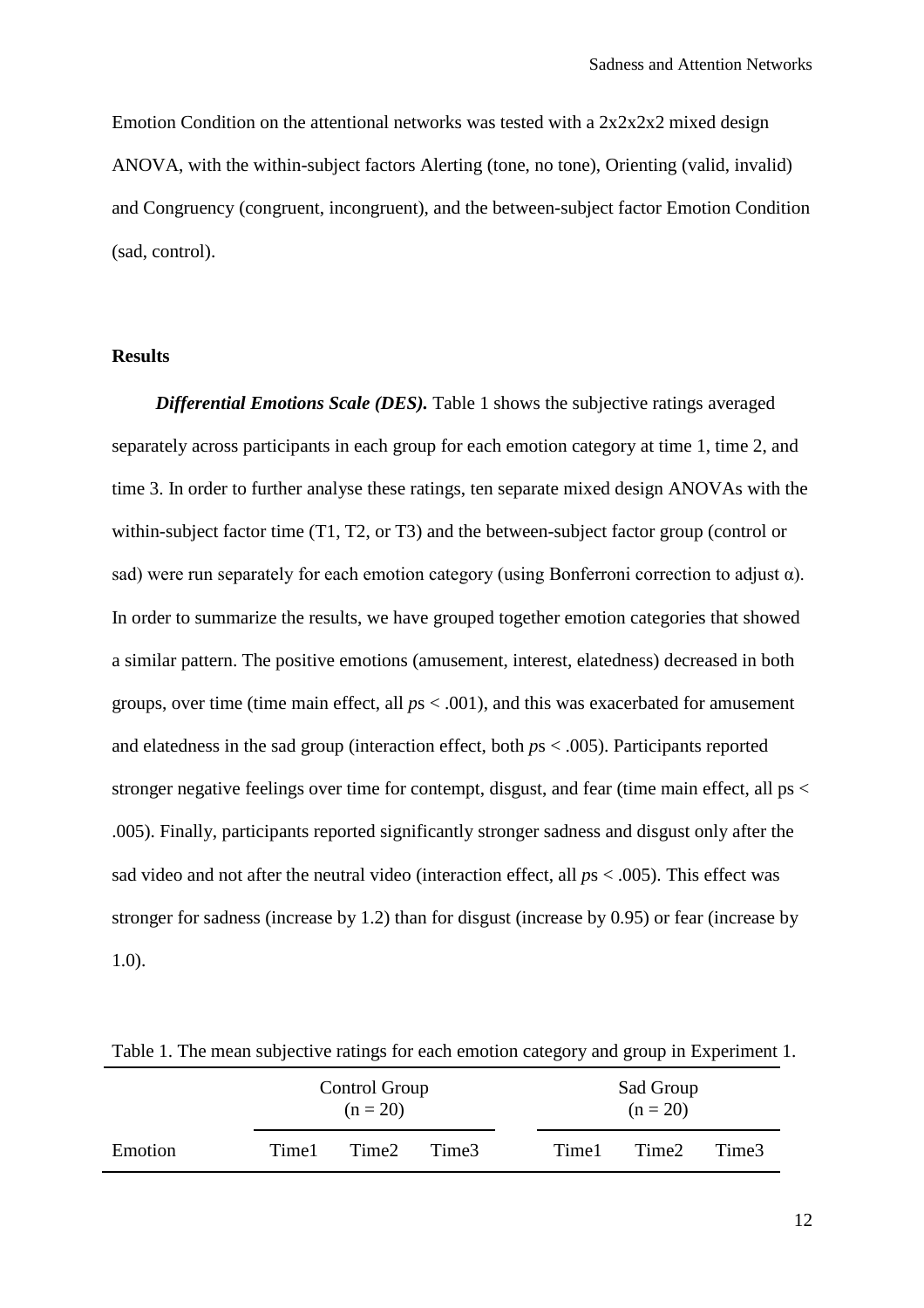| Amused     | 3.15 | 2.90 | 1.95 | 3.50 | 2.30 | 2.20 |
|------------|------|------|------|------|------|------|
| Angry      | 1.50 | 1.65 | 1.75 | 1.45 | 2.00 | 1.55 |
| Anxious    | 1.50 | 1.65 | 1.50 | 1.95 | 2.50 | 2.45 |
| Contempt   | 1.15 | 1.10 | 1.35 | 1.10 | 1.70 | 1.60 |
| Disgust    | 1.25 | 1.15 | 1.30 | 1.10 | 2.05 | 1.65 |
| Fearful    | 1.25 | 1.50 | 1.35 | 1.35 | 2.35 | 1.65 |
| Interested | 3.50 | 3.50 | 2.35 | 3.65 | 3.50 | 2.65 |
| Sad        | 1.55 | 1.35 | 1.45 | 1.65 | 2.85 | 2.50 |
| Surprised  | 1.25 | 1.40 | 1.25 | 1.40 | 1.40 | 1.30 |
| Elated     | 2.65 | 2.45 | 1.75 | 2.70 | 1.75 | 1.90 |

Figure 2 shows that participants reported not much sadness (1.6) at the beginning of the experiment (T1) and this was evident for both groups. However, immediately after emotion induction (T2) the sad group showed a sharp increase in the sadness rating whereas the control group showed no increase (1.2 vs. -0.2, respectively), and this increase was maintained to the end of the experiment (T3, 0.9 vs. -0.1, respectively). In comparison, some of the other negative emotions (anxiety or anger) showed a different pattern or a similar, yet weaker pattern (fear, disgust, or contempt). This is in line with the literature, showing that it is difficult – if not impossible – to induce sadness without other negative emotions, such as anger, anxiety or fear (Izard, 1972; Schaefer, Nils, Sanchez & Philippot, 2010; Schwartz and Weinberger, 1980; Rottenberg et al., 2007). However, we believe that the current emotion induction did not simply induce negative emotions, but it primarily induced sadness, with some co-variation of other negative emotions.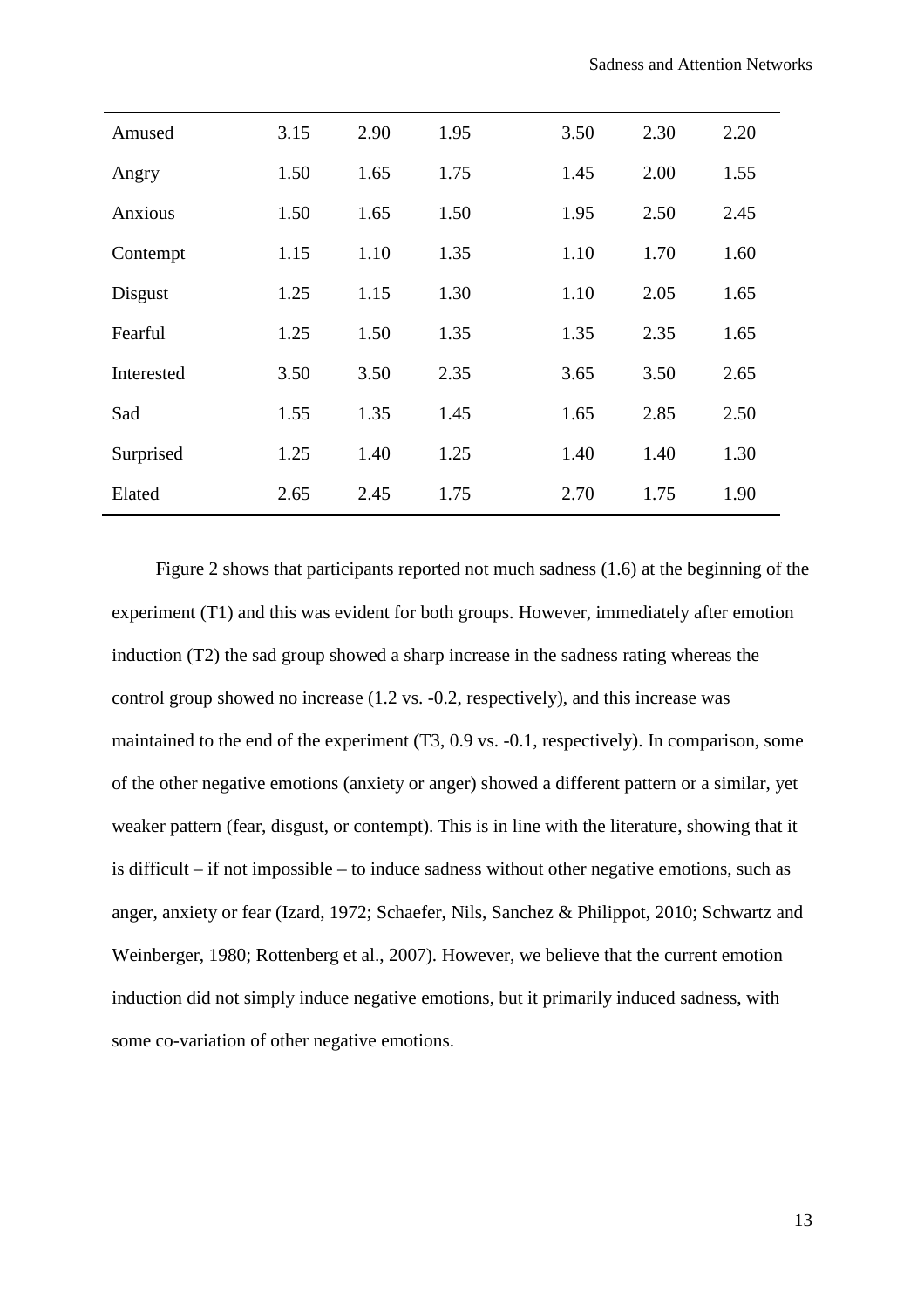

*Figure 2: Averaged DES sadness ratings for participant in the sad condition and in the control condition at time 1 (prior to emotion induction), time 2 (immediately after emotion induction), and time 3 (at the end of the experiment) in Experiment 1.*

*RT analysis.* Mean RTs were calculated for each participant and within-subject factor combination, excluding 1.5% errors and 1.3% outliers. Overall mean RTs across participants for each combination of the factorial design are given in Table 2. The corresponding mixeddesign ANOVA using the individual mean RTs revealed several significant effects. In terms of within-subject factors (i.e., not including Emotion Condition), all main effects and all 2 way interactions were significant (all  $p < .001$ ), as well as the 3-way interaction,  $F(1,38) =$ 10.12,  $p = .003$ ,  $\eta^2 = .21$ . More importantly, in terms of effects involving Emotion Condition, there was a significant interaction between Emotion Condition and Orienting,  $F(1,38) = 9.58$ ,  $p = .004$ ,  $\eta^2 = .20$ , and between Emotion Condition and Congruency,  $F(1,38) = 5.13$ ,  $p =$ .029,  $\eta^2$  = .12. As can be seen from Figure 3, which shows the RT indexes for each attentional network, the participants in the sad condition showed overall less orienting effects and less congruency effects than those in the control condition. The latter effect was because incongruent RTs were on average 47 ms faster in the sad group than in the control group (622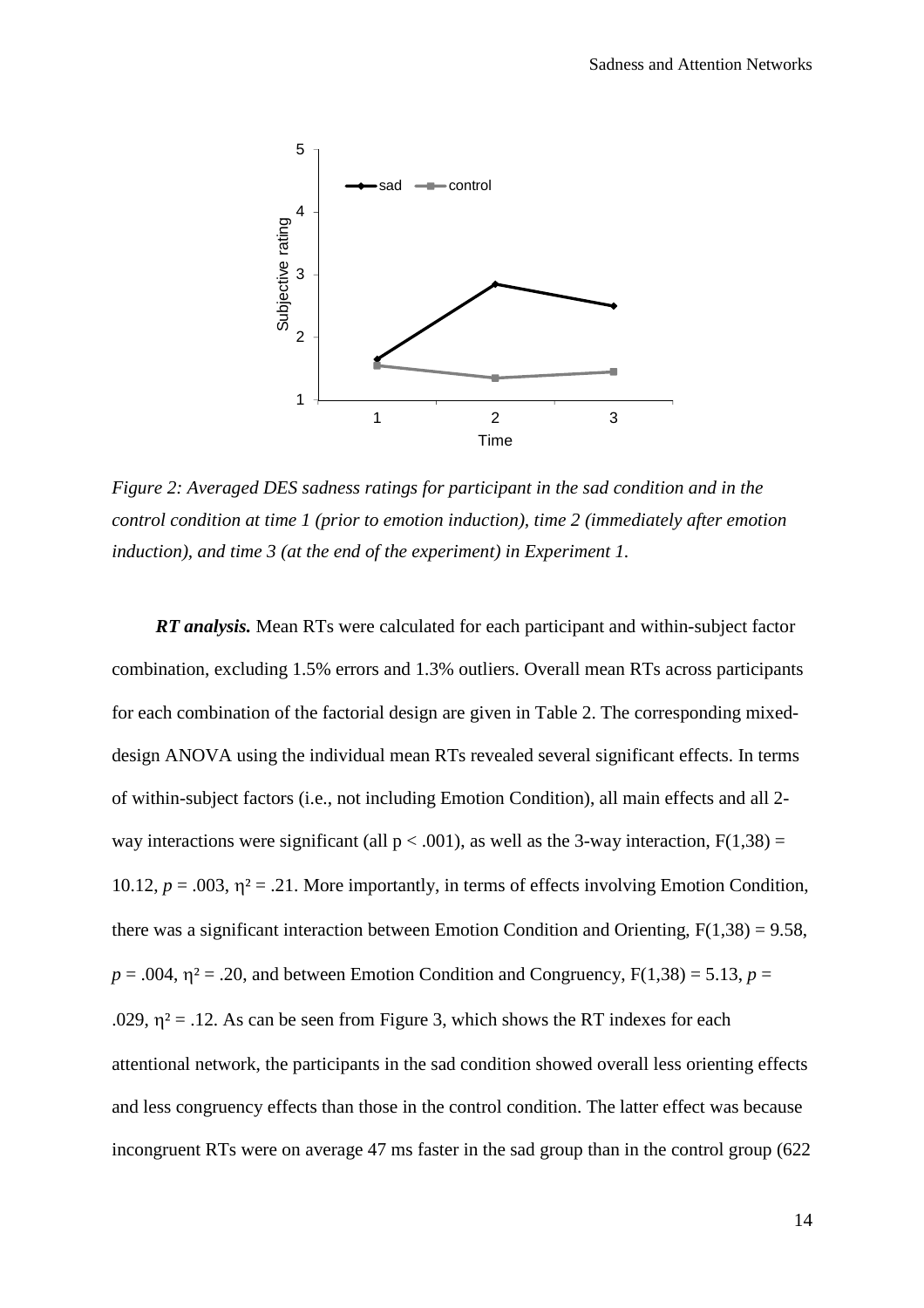vs. 669 ms, respectively). Finally, the 3-way interaction between Orienting, Congruency, and Emotion Condition,  $F(1,38) = 13.56$ ,  $p = .001$ ,  $\eta^2 = .26$ , also reached significance, due to a somewhat larger congruency effect with invalid cues in the control condition.

|                   | Invalid    |             | Valid      |             |  |
|-------------------|------------|-------------|------------|-------------|--|
|                   | Congruent  | Incongruent | Congruent  | Incongruent |  |
| Control condition |            |             |            |             |  |
| No tone           | 570 (80.6) | 669 (89.9)  | 512 (71.0) | 591 (81.8)  |  |
| Tone              | 544 (72.7) | 669 (95.8)  | 484 (71.7) | 561 (87.1)  |  |
| Sad condition     |            |             |            |             |  |
| No tone           | 555 (63.9) | 625(68.1)   | 501 (57.4) | 573 (69.4)  |  |
| Tone              | 529 (47.1) | 619(63.0)   | 466(59.7)  | 546 (74.6)  |  |

Table 2. Mean RTs in milliseconds (S.D.) for each factor combination in Experiment 1.



*Figure 3. Reaction time index for the sad and control condition as a function of attention network in Experiment 1.*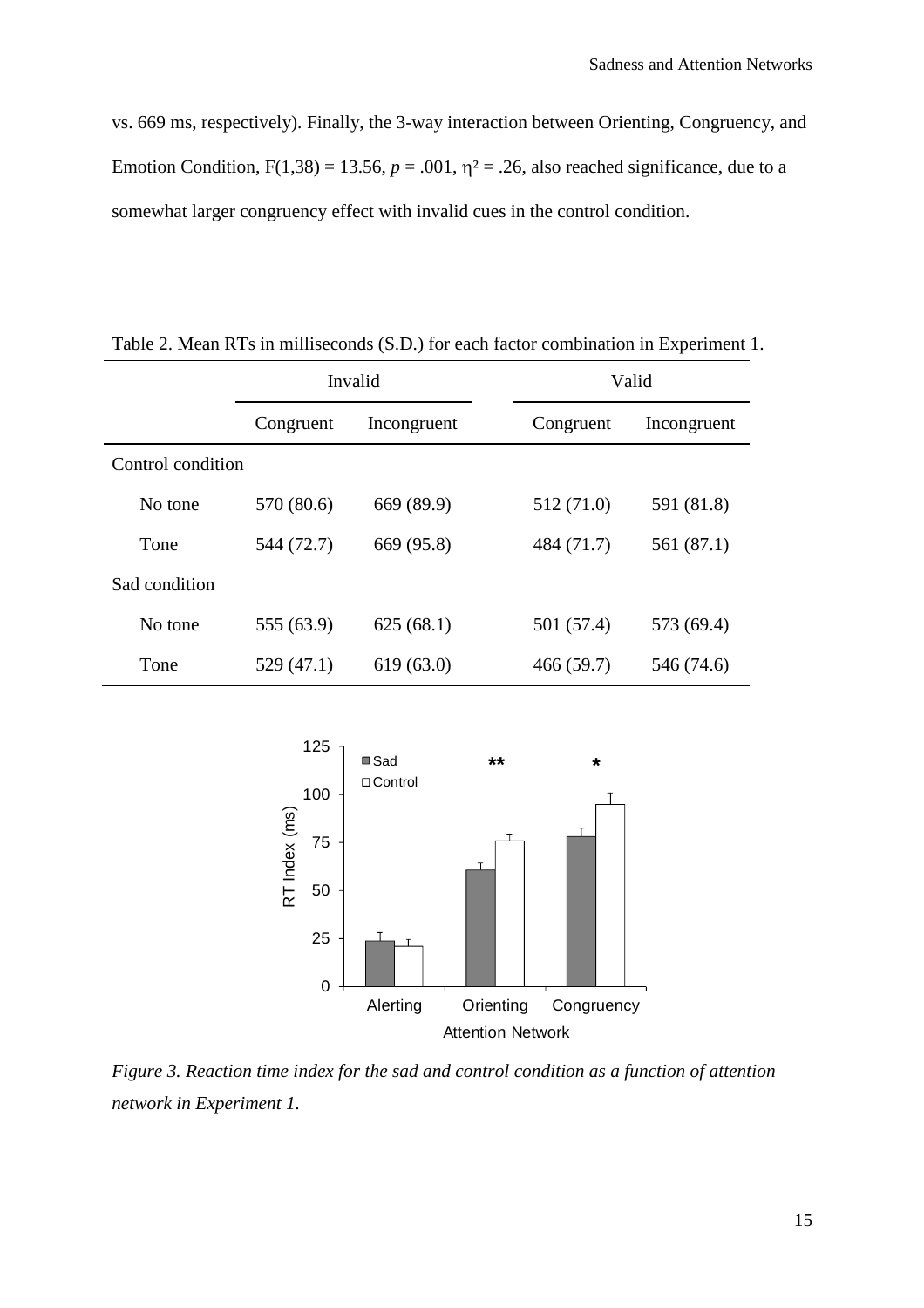*Errors.* Table 3 shows the mean percentage errors for each factor combination. Overall participants made only a few errors (1.5%). The overall pattern of errors is similar to the overall pattern of RTs, however the equivalent mixed-design ANOVA revealed no significant effects involving Emotion Condition (all  $p > .35$ ).

|                   | Invalid   |             | Valid     |             |  |
|-------------------|-----------|-------------|-----------|-------------|--|
|                   | Congruent | Incongruent | Congruent | Incongruent |  |
| Control condition |           |             |           |             |  |
| No tone           | 0.0       | 3.9         | 0.3       | 1.6         |  |
| Tone              | 0.0       | 5.2         | 0.0       | 1.0         |  |
| Sad condition     |           |             |           |             |  |
| No tone           | 0.1       | 3.2         | 1.8       | 0.0         |  |
| Tone              | 0.0       | 4.2         | 0.0       | 0.7         |  |

Table 3. Mean percentage errors for each factor combination in Experiment 1.

### **Discussion**

The results of Experiment 1 partially support our predictions showing that sadness reduces the amount of interference from flanker stimuli in comparison to a neutral emotional state. However, sad participants also had a reduced orienting response, which means that they were better in ignoring the non-informative spatial cue. These findings differ from other studies using the ANT in several ways. For example, Finucane et al. (2010) reported that alerting, orienting and executive control did not significantly differ for a sad or happy group relative to a neutral group. We can only speculate whether this lack of significant results is due to the mood induction procedure: In their study participants viewed (sad, happy or neutral) images taken from the International Affective Picture System (IAPS; Lang, Bradley,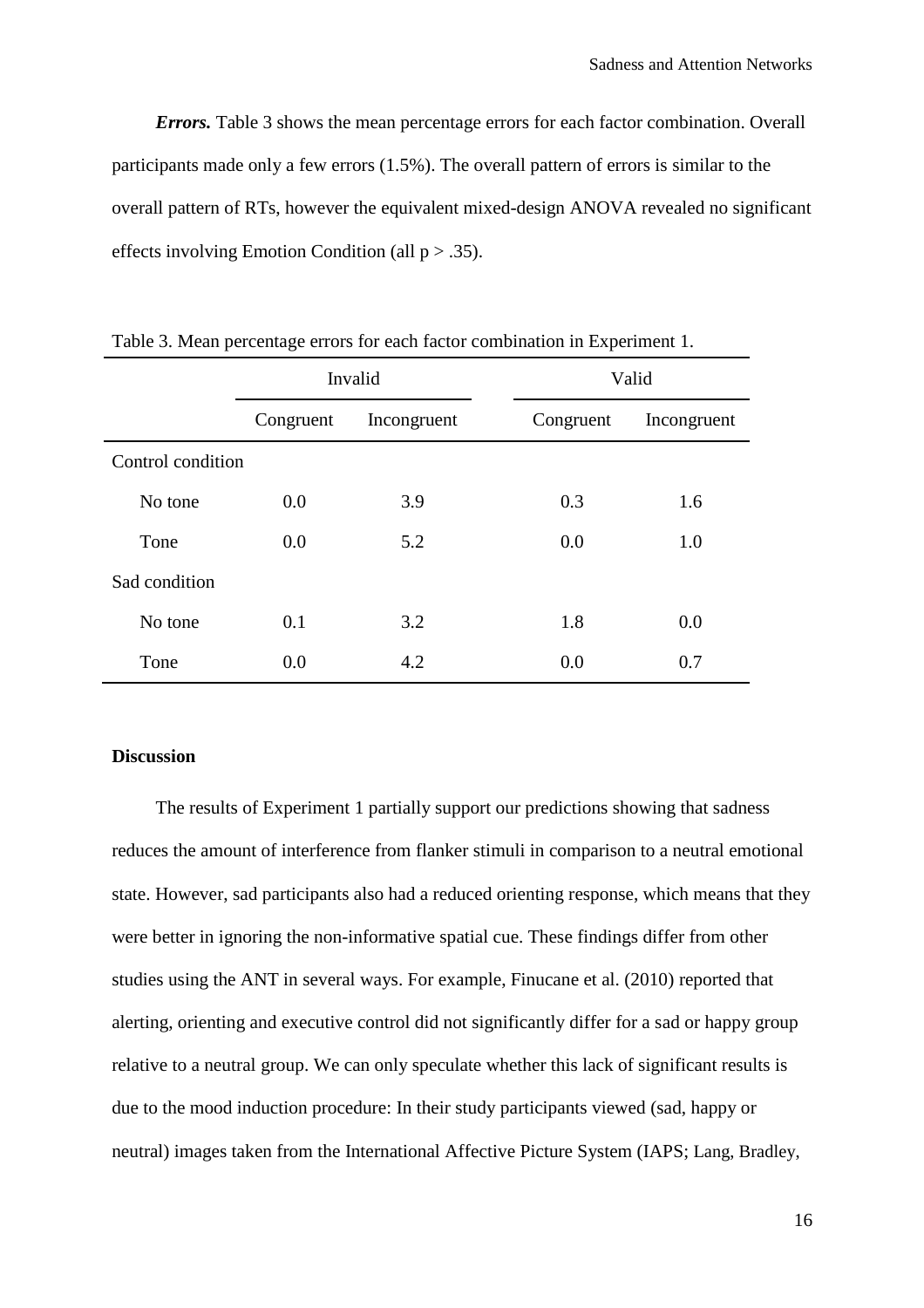& Cuthbert, 1997). It has been shown that emotional pictures are less effective than videos for inducing an emotional state (Rottenberg et al., 2007). Another study by Jiang et al. (2011) found that negative mood, induced by music, led to an increased effect in the alerting network. However, in that study it is not clear to what extent the negative mood might have elicited a fear-related component, which has been shown to heighten the alerting response (see Pacheco-Unguetti et al., 2010).

It could be argued that the reduced flanker interference shown by participants in the sad condition was due to the effect of fear and anxiety narrowing spatial attention (Easterbrook, 1959). However, we do not believe this to be the case as evidence shows that participants with induced fear or with trait anxiety show stronger not smaller congruency effects in relation to the attentional network test than non-anxious participants (Pacheco-Unguetti et al., 2010). Therefore if our findings were driven by fear or anxiety rather than sadness, then we should have found the same pattern as Pacheco-Unguetti et al. (2010). The fact we found the opposite pattern suggests that another emotion must play a role in driving the attentional effects, and as shown from the emotion ratings, sadness increased significantly for the sad group compared to the control group.

A limitation of Experiment 1 is that inducing sadness also led to the co-occurrence of other emotion states, such as fear. As mentioned above, disentangling the effects of sadness and other negative emotions in experimental settings is complex; there seems to be a high level of co-occurrence, especially between sadness and fear (Izard, 1972; Schaefer, Nils, Sanchez, & Philippot, 2010; Schwartz & Weinberger, 1980; Rottenberg et al., 2007). As we have argued above, there is some empirical evidence suggesting that fear would have the opposite (i.e., an increased congruency) effect to what was found here with sadness. However, this does not allow us to completely rule out an involvement of fear; it is still possible that a combination of fear and sadness is responsible for the current findings.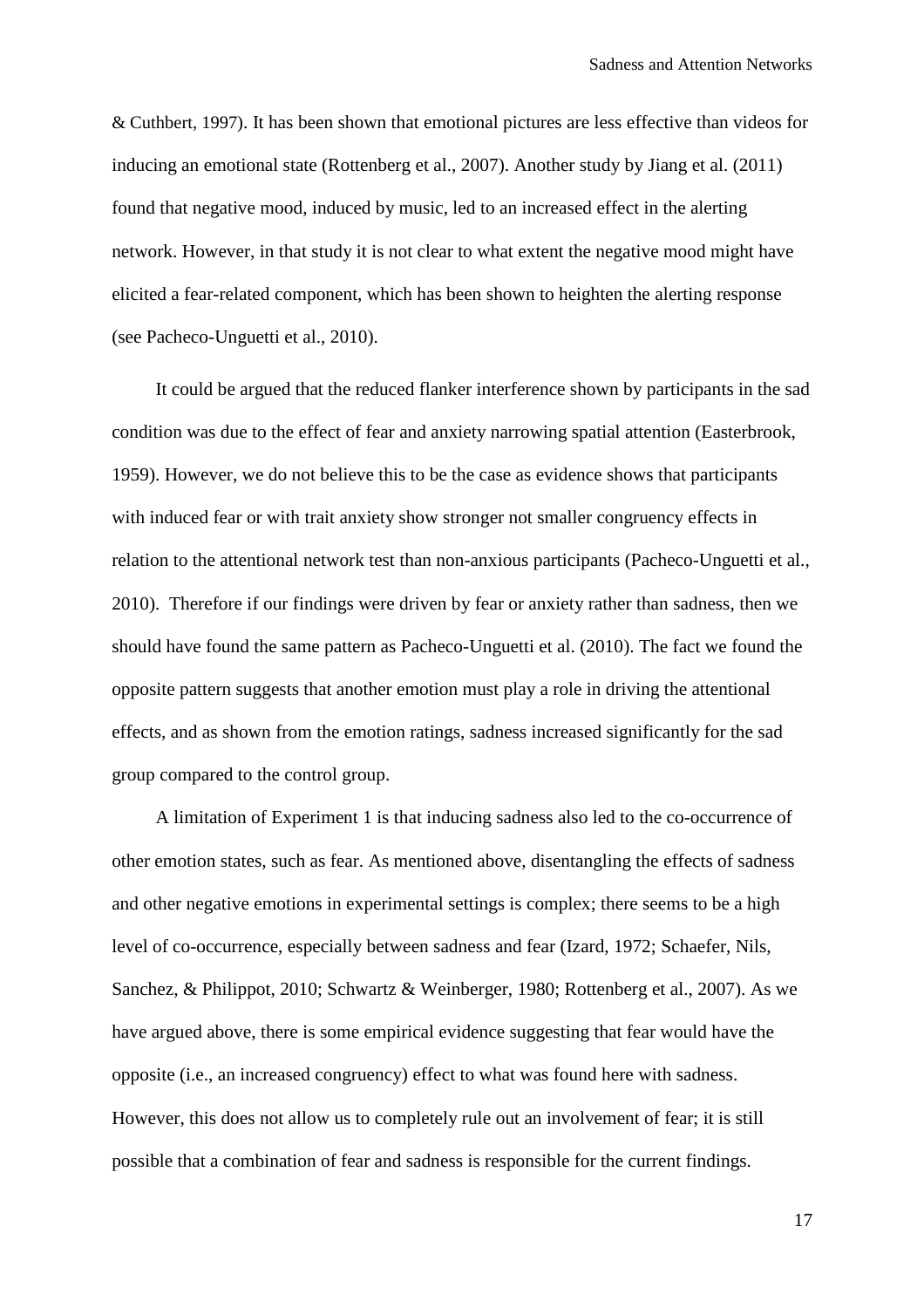Ultimately, when using any emotion induction procedure, there will always be the issue that certain emotions cannot be induced in isolation, without triggering related emotional states. In order to determine the effectiveness of emotion induction procedures, it is therefore important to test for a range of emotions, not just the one desired emotional state. This way the co-occurrence of emotions can be analysed and reported, which is beneficial both in terms of interpreting the findings accurately, and also in terms of highlighting the ways in which emotional states interact.

### **Experiment 2**

Experiment 2 is concerned with how minor to moderate depression influences alerting, orienting, and executive functions. Of particular interest is whether, pre-existing depression has the same effect on the attention networks as induced sadness. A similar study by Pacheco-Unguetti et al. (2010) showed that induced anxiety and trait anxiety could have very different effects in each attention network. However, in this experiment it is predicted that minor to moderate depression will have similar effects on attention as induced sadness, that is, moderately depressed participants will show a reduced effect in the executive network.

## **Methods**

*Participants.* A new sample of forty participants (18 male; 22 female, mean age 20.6) years, SD=1.2) from the University of Warwick participated for £5 payment. They all reported normal or corrected to normal vision and were naïve to the purpose of the experiment.

*Stimuli.* In addition to the ANT-I and the DES, which were both identical to that used in Experiment 1, an 18-item self-report measure of depressive symptomatology was used (Goldberg, 1993). Participants had to respond to eighteen questions such as "I do everything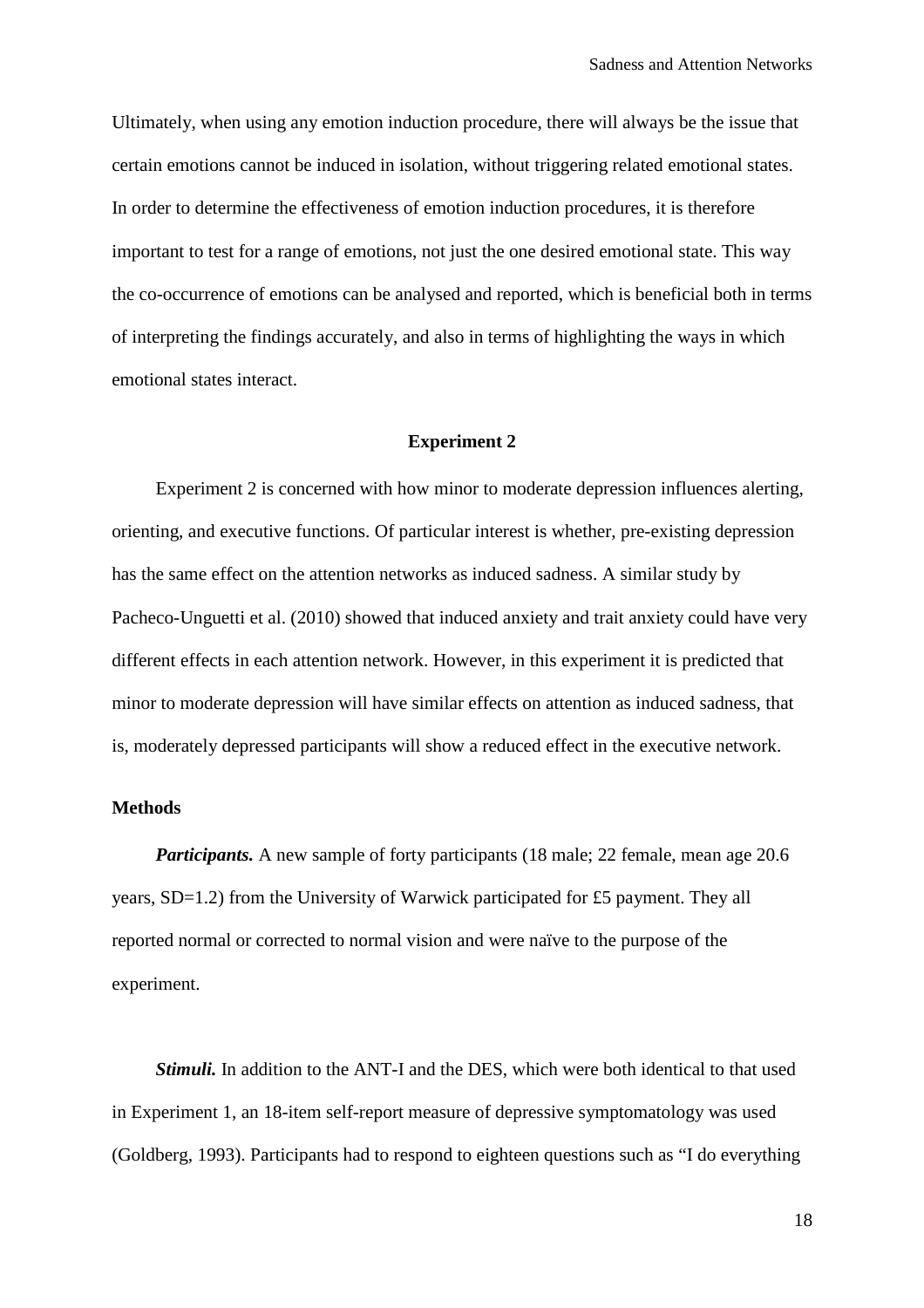slowly" and "I feel restless and cannot relax" on a six-point scale from 0 representing "not at all" to 5 representing "to a great extent". Participants were told to think about the questions carefully before answering and to answer as honestly as possible. All responses were coded to preserve the participants' anonymity. This inventory provided a measure for pre-existing depression, where a score of 0-9 indicated that depression was unlikely, 10-19 possibly minor depression, 20-35 minor depression, 36-53 moderate depression, and 54 or higher severe depression (Goldberg, 1993).

*Procedure.* The procedure was identical to Experiment 1 except that no emotion manipulation was carried out and instead the depression inventory was administered prior to completing the ANT-I. The number of experimental trials was 160 and one block of 20 practice trials was competed prior to this.

*Design.* The design was similar to Experiment 1 with the within-subject factors Alerting, Orienting and Congruency, and with the between-subject factor Depression Group. The assignment of participants to Depression Group was based on the score of the depression inventory (see below).

# **Results**

*Depression Scale.* Depression scores ranged from 3 to 69 (mean 17.3 ±12.9), with nine participants in the category "depression unlikely" (0-9), twenty participants in "possibly minor depression" (10-19), eight participants in "minor depression" (20-35), two participants in "moderate depression" (36-53), and with one participant in the category "severe depression" (54 or higher). The participant in the severe depression category was not included in the subsequent analysis, and participants in the moderate and in the minor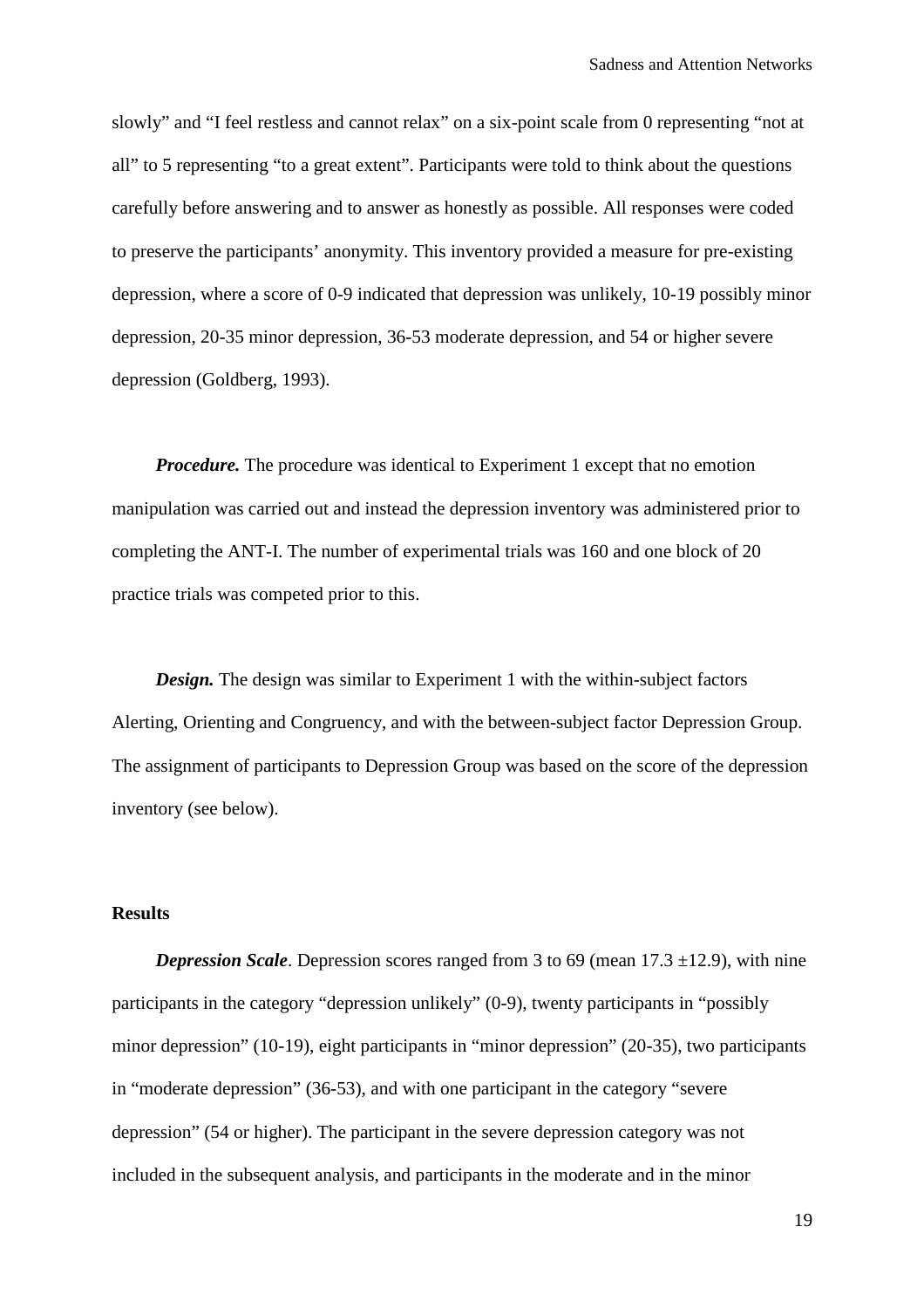depression category were collapsed into one group for statistical purposes.<sup>1</sup> Hence the remaining 39 participants were divided into three depression groups: depression unlikely  $(n=9)$ , possibly minor depression  $(n=20)$ , and minor to moderate depression  $(n=10)$ .

*RTs.* Mean RTs were calculated for each participant and within-subject factor combination, excluding errors and outliers where RTs were below 200 ms or above 2000 ms (2.3%). Mean RTs across participants of each emotion group are given in Table 4. RT indexes for alerting, orienting, and congruency are given in Figure 4.

 $<sup>1</sup>$  Note that subsequent statistical results did not depend on whether the one participant in the severe</sup> depression category or the two participants in the moderate depression category were included or excluded from the analysis.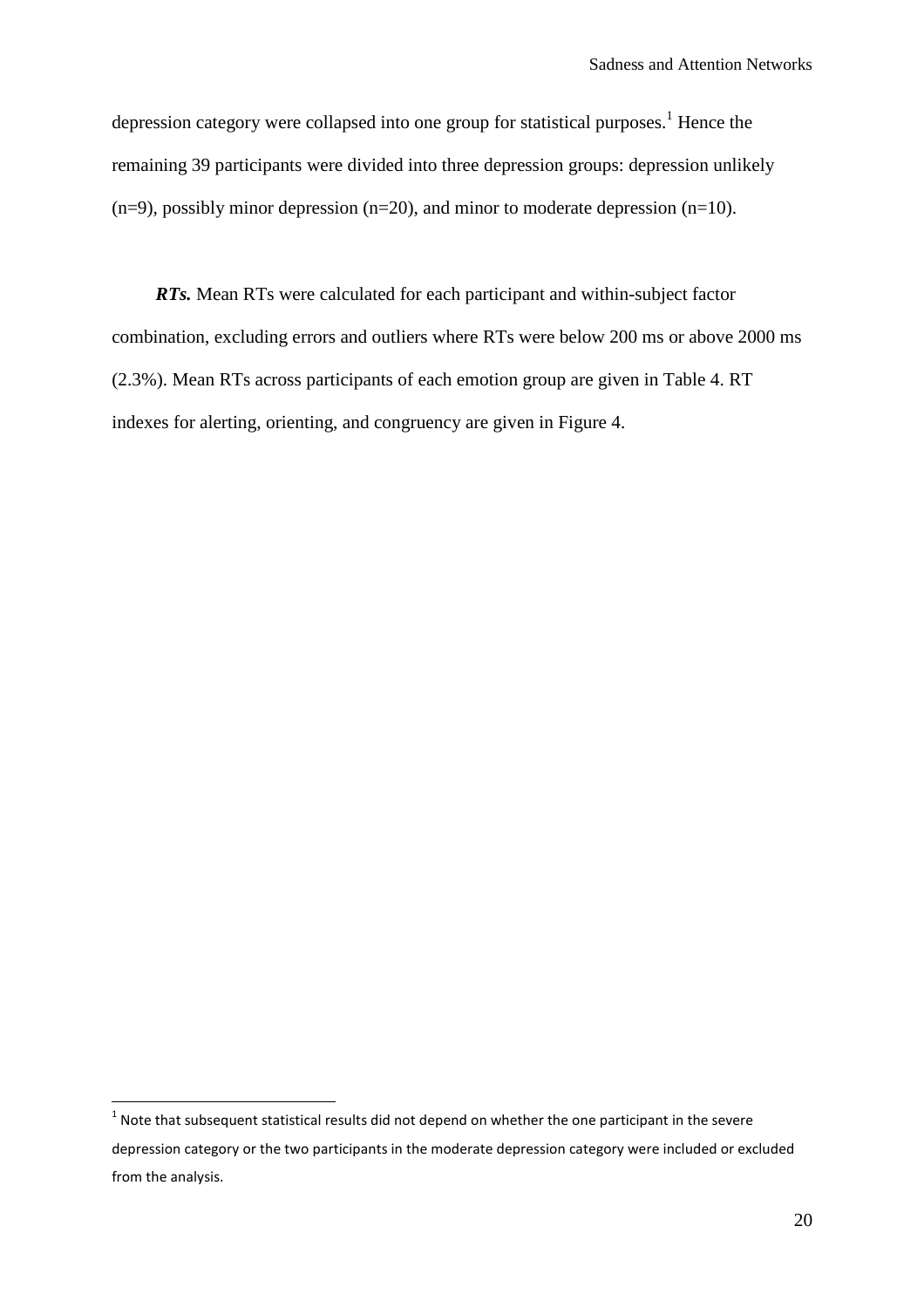|                                       | Invalid    |             |  | Valid      |             |  |
|---------------------------------------|------------|-------------|--|------------|-------------|--|
|                                       | Congruent  | Incongruent |  | Congruent  | Incongruent |  |
| Depression unlikely $(N=9)$           |            |             |  |            |             |  |
| No tone                               | 600(64.5)  | 710 (108.5) |  | 576 (61.6) | 670 (107.9) |  |
| Tone                                  | 592 (70.6) | 711 (95.3)  |  | 546 (72.0) | 640 (98.2)  |  |
| Possibly minor depression $(n=20)$    |            |             |  |            |             |  |
| No tone                               | 616(56.3)  | 735 (61.3)  |  | 576 (61.7) | 673(65.3)   |  |
| Tone                                  | 593 (49.6) | 702 (50.3)  |  | 547 (42.4) | 636 (42.4)  |  |
| Minor to moderate depression $(N=10)$ |            |             |  |            |             |  |
| No tone                               | 595 (51.0) | 661 (68.8)  |  | 566 (60.6) | 614 (55.3)  |  |
| Tone                                  | 566 (44.3) | 659 (35.0)  |  | 519 (28.0) | 590 (34.4)  |  |

Table 4. Mean RTs in milliseconds (S.D.) for each factor combination in Experiment 2.



*Figure 4. Reaction time index for the three depression groups as a function of attention network in Experiment 2.*

Individual mean RTs were submitted to a mixed-design ANOVA with the withinsubject factors Alerting (tone, no tone), Orienting (valid, invalid) and Congruency (congruent, incongruent), and with the between-subject factor Depression Group (unlikely,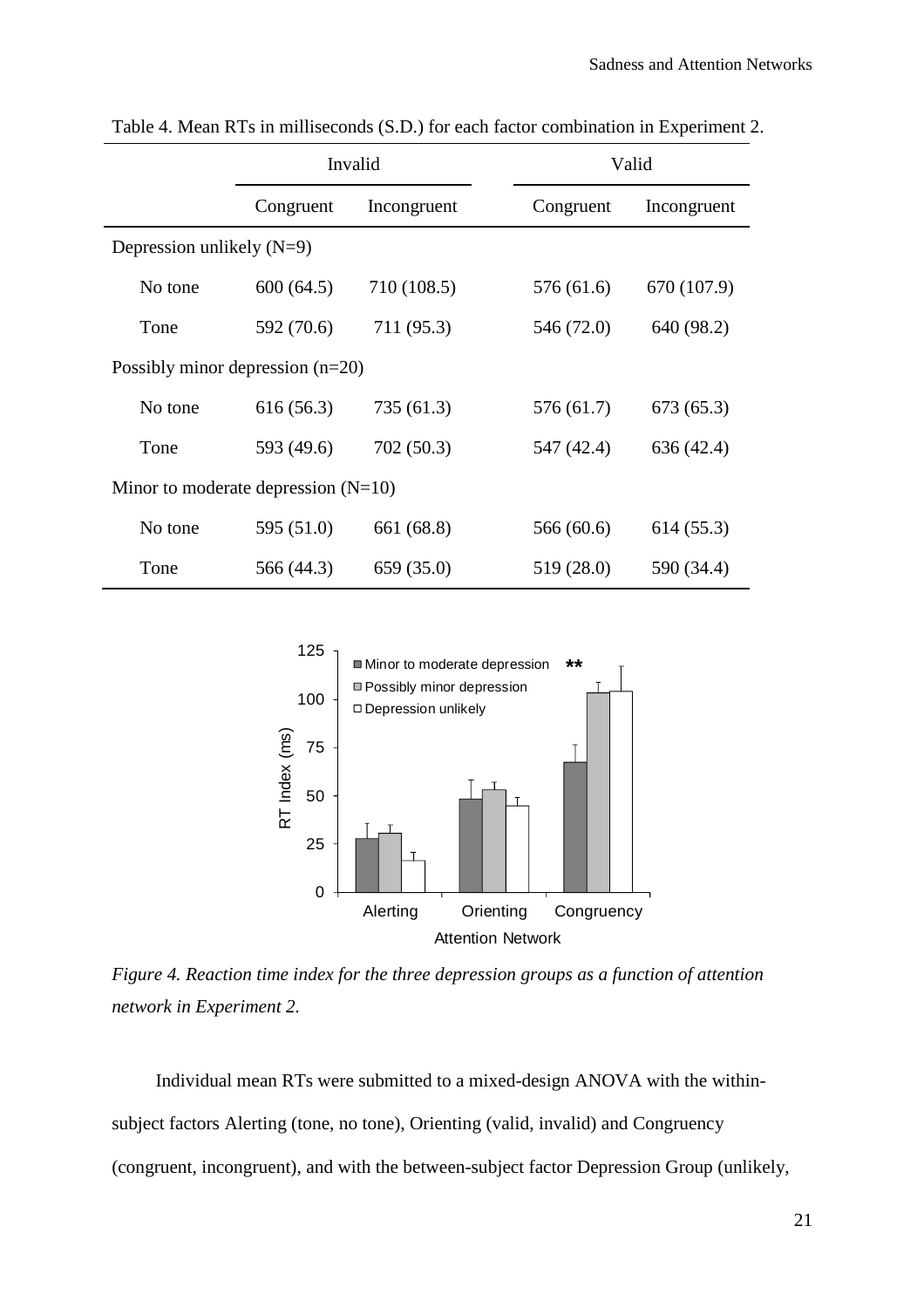possibly minor, minor to moderate). Of the effects involving only within-subject factors, all main effects were significant (all  $p < .001$ ), the Alerting x Orienting interaction,  $F(1,36) =$ 9.11,  $p = .005$ ,  $\eta^2 = .20$ , and the Orienting x Congruency interaction,  $F(1,36) = 15.82$ ,  $p <$ .001,  $\eta^2$  = .31. More interesting where the effects involving Depression Group, where the Congruency x Depression Group interaction was significant,  $F(1,36) = 5.23$ ,  $p = .010$ ,  $\eta^2 =$ .23. As can be seen from Figure 4, the minor-to-moderate depression group showed overall a smaller congruency effect than both, the possibly-minor and the unlikely depression group (69 vs. 103 and 104 ms, respectively). Further split-up ANOVAs confirmed this interpretation. Furthermore there was a significant 3-way interaction between Alerting, Congruency, and Depression Group,  $F(1,36) = 4.39$ ,  $p = .020$ ,  $\eta^2 = .20$ . As can be seen from Table 4, the congruency effect of the minor-to-moderate depression group was even more reduced when the tone was absent than when it was present (57 vs. 82 ms, respectively).

|                                       | Invalid   |             |           | Valid       |  |  |
|---------------------------------------|-----------|-------------|-----------|-------------|--|--|
|                                       | Congruent | Incongruent | Congruent | Incongruent |  |  |
| Depression unlikely $(N=9)$           |           |             |           |             |  |  |
| No tone                               | 0.6       | 8.3         | 1.1       | 3.3         |  |  |
| Tone                                  | 0.0       | 12.2        | 0.0       | 5.6         |  |  |
| Possibly minor depression $(n=20)$    |           |             |           |             |  |  |
| No tone                               | 0.0       | 8.8         | 0.0       | 4.5         |  |  |
| Tone                                  | 0.0       | 10.5        | 0.3       | 2.5         |  |  |
| Minor to moderate depression $(N=10)$ |           |             |           |             |  |  |
| No tone                               | 0.0       | 6.5         | 0.0       | 0.5         |  |  |
| Tone                                  | 0.0       | 6.3         | 1.3       | 3.5         |  |  |

Table 5. Mean percentage errors for each factor combination in Experiment 2.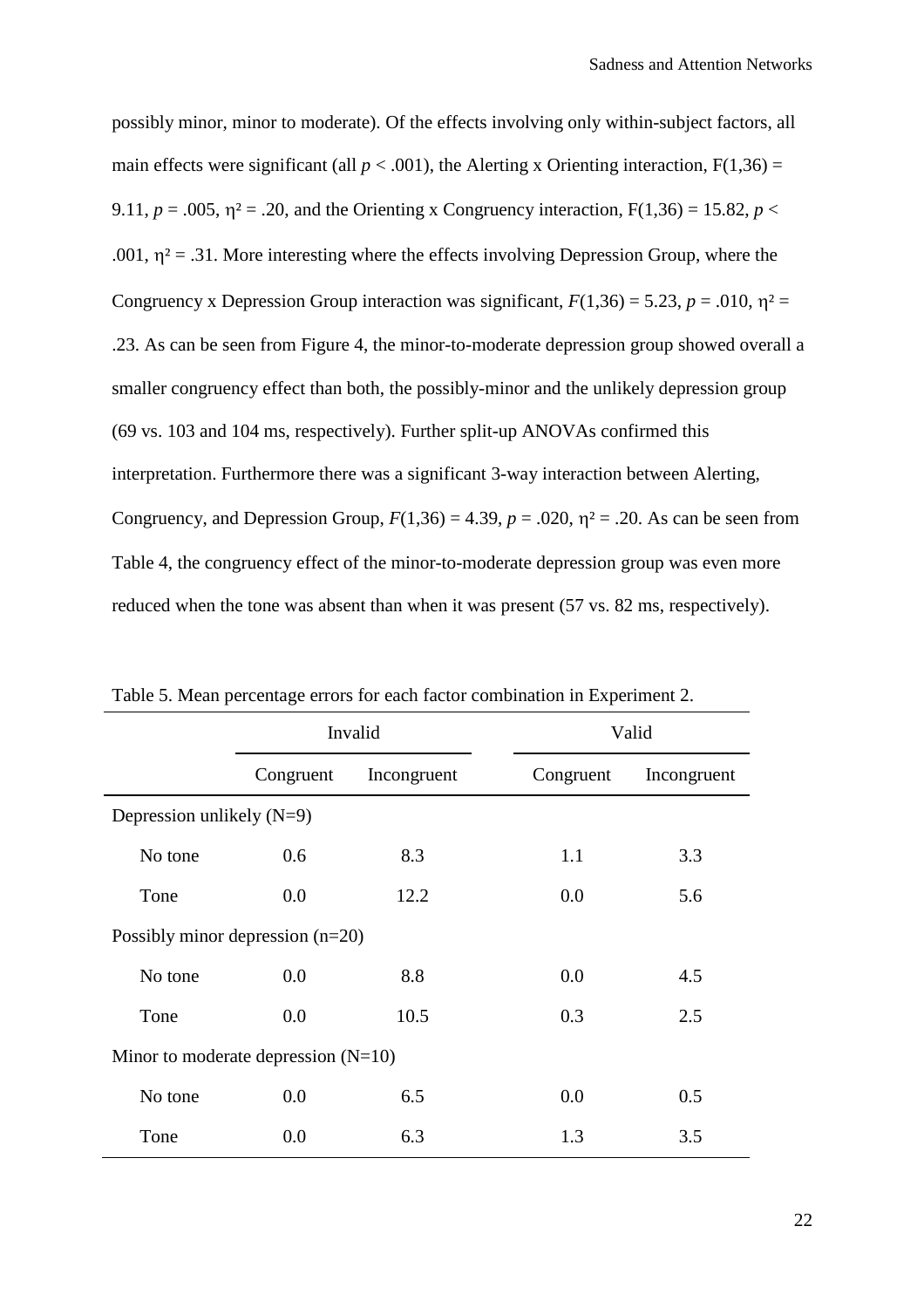*Errors.* Overall participants made 3.6% errors. Mean percentage errors for each factor combination are shown in Table 5. The pattern of errors mirrors that of RTs, although the equivalent mixed-design ANOVA revealed no significant effects involving Depression Group (all  $p > .18$ ).

# **Discussion**

Experiment 2 showed that participants in the minor to moderate depression group had a reduced congruency effect in comparison to participants with no or possibly minor depression. This indicates that they were less influenced by the surrounding flanker stimuli, supporting the prediction that, similar to induced sadness, low levels of depression (i.e., minor or moderate) enhances cognitive control possibly through the narrowing of spatial attention.

The congruency effect of the minor to moderate depression group was even more reduced when the tone was absent than when it was present. The reduction of the congruency effect when the tone is absent compared to when it is present is a common finding in other ANT studies as well (e.g., Callejas et al., 2004). Posner (1994) explained the two-way interaction between alerting and executive control with an inhibitory relationship between the two networks (i.e., executive function is shut down when alerting is highly activated). This prevents the system from engaging in higher level processing, which helps to respond faster to the present stimulus.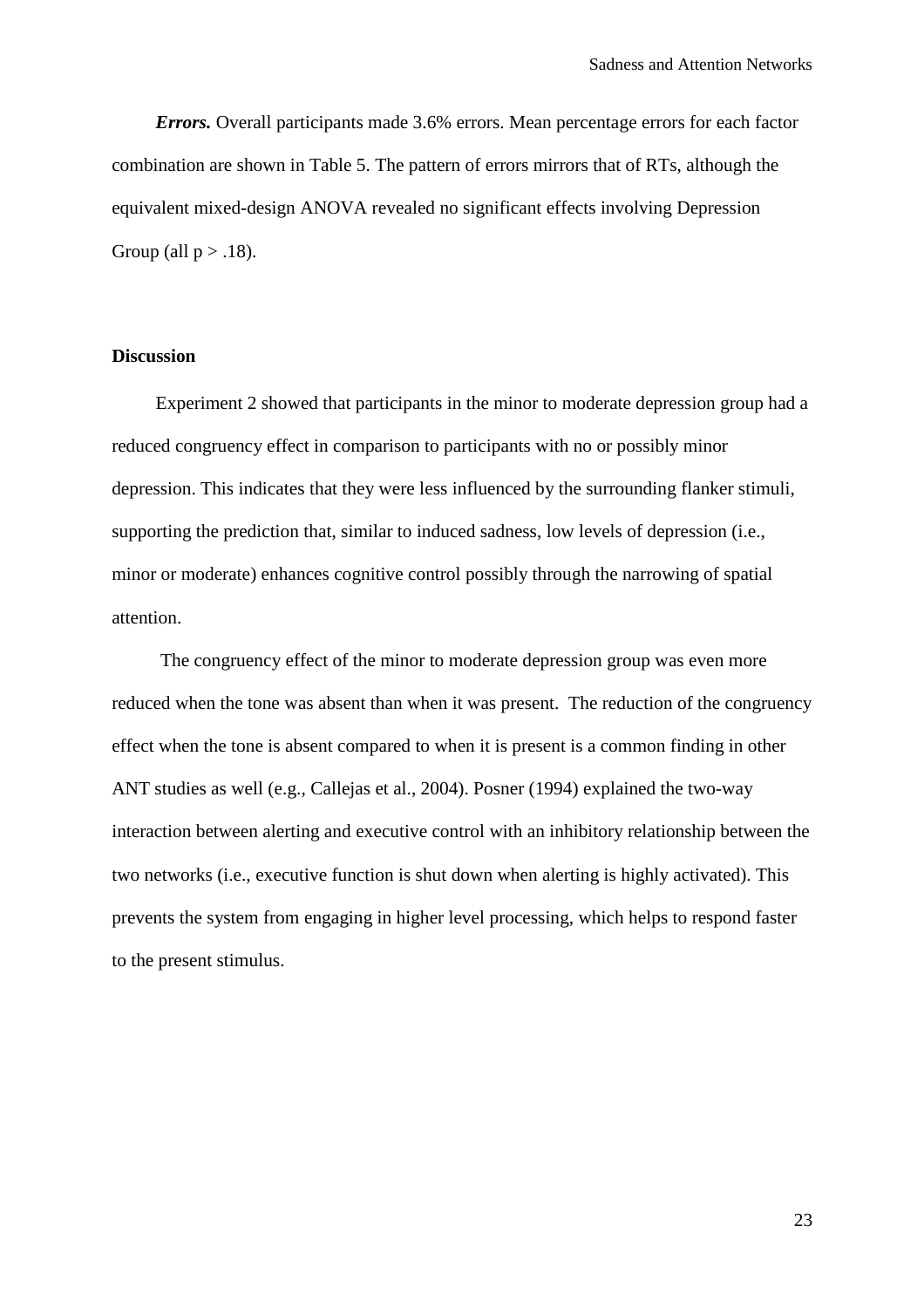### **General Discussion**

A large part of everyday goal-directed behaviour involves being able to ignore irrelevant information (Kanske, 2012; Pêcher et al., 2011). The current study suggests that sad individuals are better able to do this compared to individuals who are in a neutral emotional state. As shown in Experiment 1, being sad reduced the congruency effect compared to the control group. This finding is in line with previous studies showing that sadness narrows attention and promotes an analytic processing style (e.g., Easterbrook, 1959; Gasper & Clore, 2002) both of which are indicators of being able to ignore distracting information.

However, Gable and Harmon-Jones (2010) have also shown that in some circumstances sadness can broaden attention. This is not the case in the present study as reduced interference is indicative of a narrow attentional state. One factor that might explain this discrepancy could be that there were substantial differences in the emotional stimuli used. The current study used an emotional induction procedure, which typically elicits more intense and prolonged emotional states. Gable and Harmon-Jones (2010) on the other hand used pictures that have been shown to induce emotional states, which are less intense and short lasting, evoking feelings on a trial-by-trial basis (Carvalho, Leite, Galdo-Álvarez, & Gonçalves, 2012). Furthermore, it could be argued that because participants completed an emotional rating scale (DES) prior to completing the ANT-I this may have contributed towards their emotional state during the attentional task. Indeed, it is apparent that emotional states can be influenced by a wide range of environmental factors, with even factors such as the weather and the time of day influencing people's emotional state (Egloff, Tausch, Kohlmann, & Krohne, 1995; Forgas, Goldenberg, & Unkelbach, 2009). However, irrespective of environmental factors, the effectiveness of our sadness emotion induction procedure was still evident. Participants' emotional ratings were in line with the emotion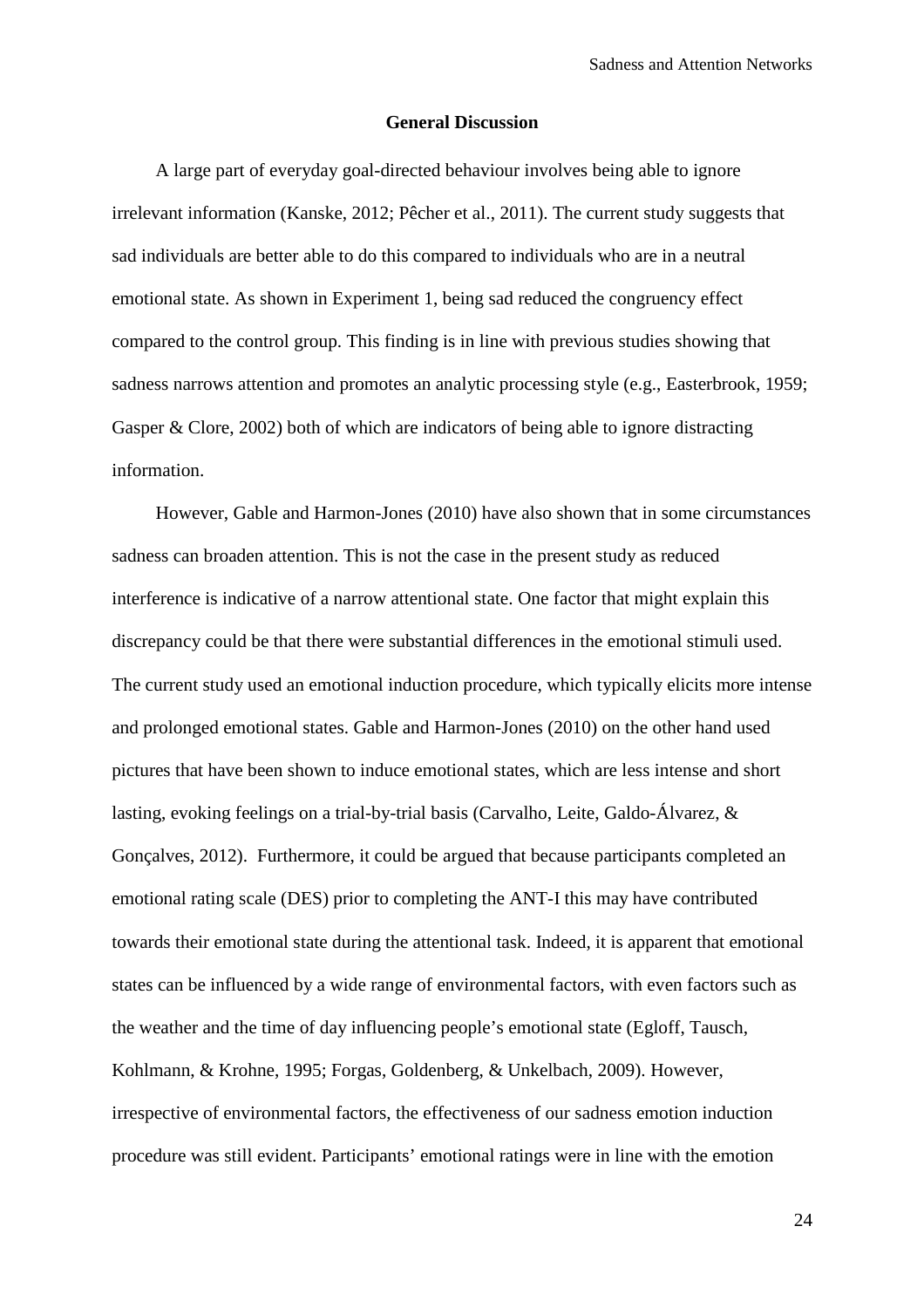induction procedure they experienced, that is, participants in the sad condition reported feeling significantly sadder following the sadness emotion induction procedure compared to participants in the control group.

The results of Experiment 2 show that minor or moderately depressed individuals are better able to filter out distracting information and to focus on the target than individuals where depression is unlikely. This finding is similar to De Fockert and Cooper (2014) who used a global-local shape task and found that non-clinical participants with an above average depression score showed a reduced global processing bias.

Our findings contrast with the clinical literature on depression, which show a series of deficits in relation to executive control (for see Rogers et al., 2004 for a review). They confirm the view that major depression has unique features that differentiate it from its subclinical counterparts (Fechner-Bates, Coyne, & Schwenk, 1994). For example, clinically depressed individuals typically report problems with sleeping, eating, and a general decline in previously enjoyed activities (American Psychiatric Association [APA], 2013) and thus it might be a non-specific lack of motivation, which can account for why clinical populations perform poorly on executive function tasks (Rogers et al., 2004). In addition, the cognitive ruminations associated with clinical depression are likely to impair performance by distracting attention. The present study would not only argue that sad or moderately depressed individuals are unaffected by such impairments, but that they show an improved ability to select the relevant information.

An important part of this study was not only to examine executive control but also establish the effect a sad mood has on alerting and orienting functions. In relation to alerting, as expected, there was no effect of alerting on sadness or moderate depression. This is in line with the previous literature, which typically shows no significant alerting effects in relation to sadness (e.g., Finucane, et al., 2010) or depression (e.g., Murphy & Alexopoulos, 2006).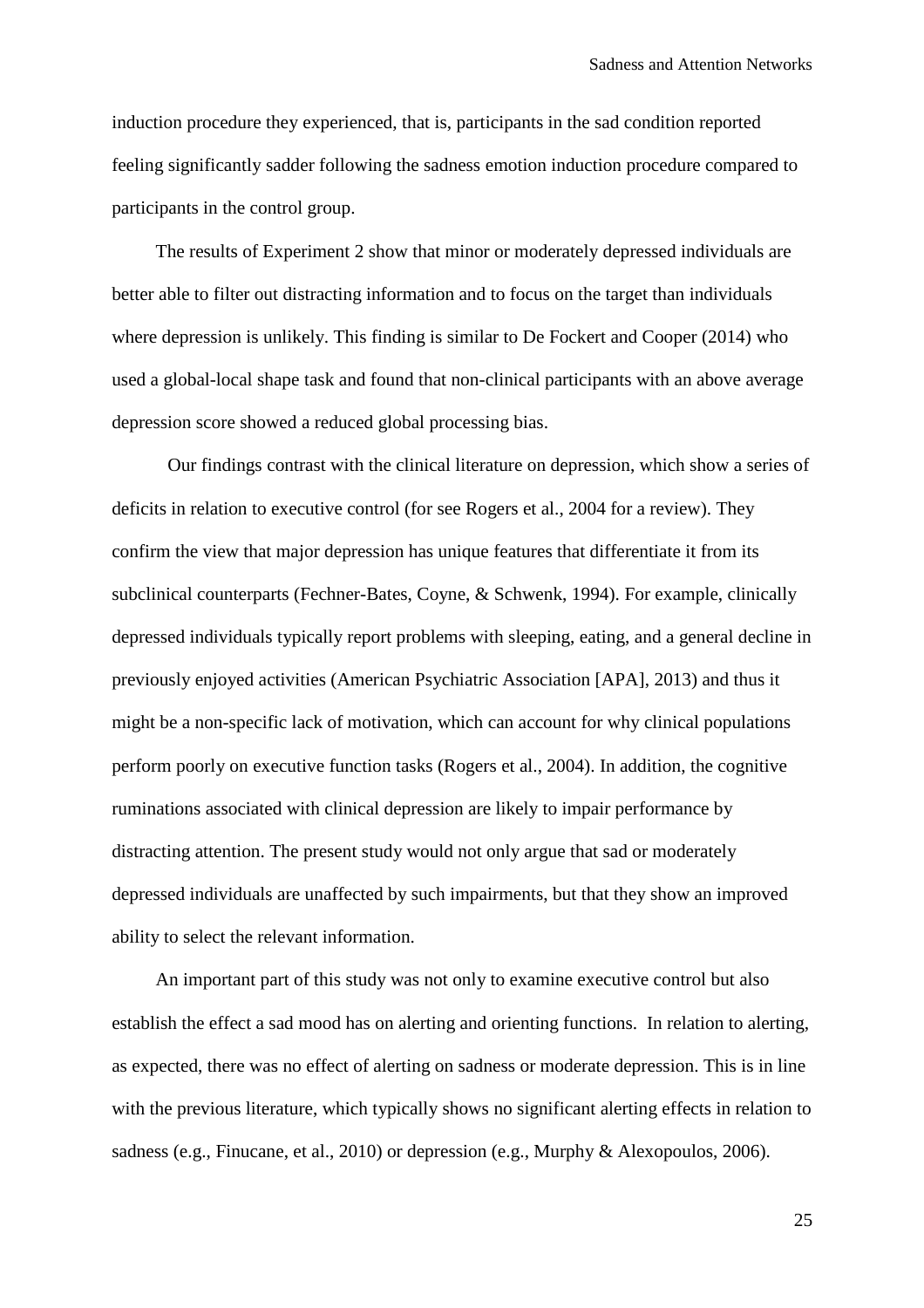Generally speaking, effects related to alertness are more closely associated with fear and anxiety (e.g., Pacheco-Unguetti et al., 2010). However, one finding that was unexpected was the reduced orienting response that occurred with sad participants but not with minor to moderately depressed participants. A possible reason for this result could be that the narrowed attentional focus of sad participants also had the effect of reducing the strength of the spatial cue, which might have appeared outside the attentional focus. Indeed this interaction between congruency and orienting has also been found in previous studies (e.g., Callejes et al., 2004). Further, this interaction might be apparent for induced sadness but not pre-existing depression because of the situational variation. For instance, in the context of anxiety, state anxiety has been more closely associated with 'bottom-up' processes (i.e., alerting and orienting), whereas trait anxiety is associated with 'top-down' processes (i.e., executive control; Eysenck, Derakshan, Santos, & Calvo, 2007; Pacheco-Unguetti et al. 2010). Therefore, a similar state-trait dissociation effect may be occurring for sadness, with induced sadness influencing orienting because it is a 'bottom-up' process and minor/moderate depression only influencing executive control because it is a 'top-down' process.

From an evolutionary perspective, depressed affect is expected to promote a high level of attentional 'focusedness' in order to conserve resources following a situation where there has been harm or loss (Melcher et al., 2012; Andrews et al., 2007). Therefore, depressed affect can be seen as having evolved to deal with challenging problems that require a focused attentional state and low distractibility (Watson & Andrews, 2002). Thus, considering the purpose of depressed affect, it would follow that it facilitates executive control by narrowing attention, regardless of whether it is induced or pre-existing.

The present study shows that minor/moderate depression is overall more similar to sadness in relation to attentional executive control. Whether a narrowing of attention is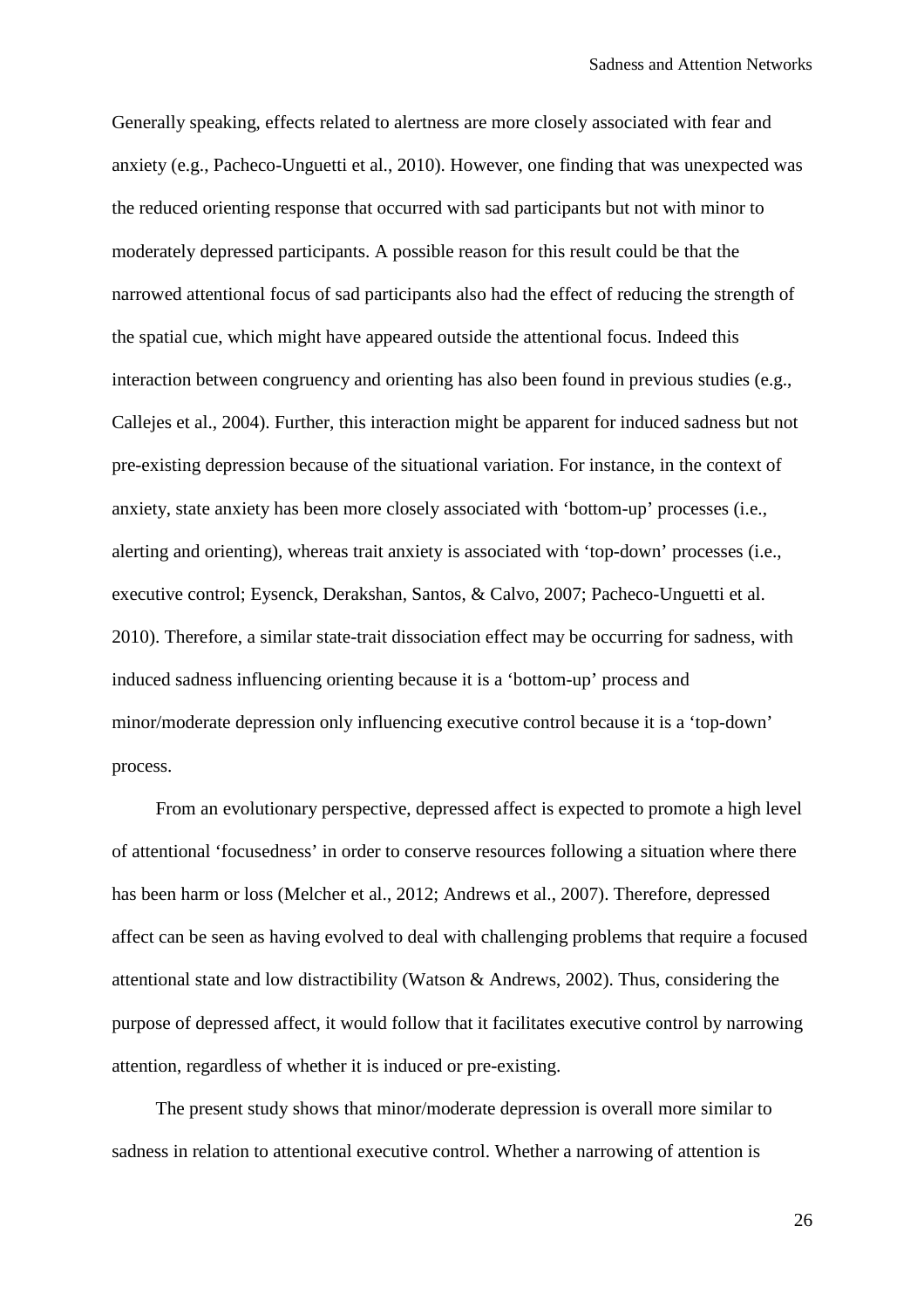beneficial to the attentional system ultimately is context dependent – indeed there might be some instances where being distracted by information is helpful. It is also important to note that although induced sadness and minor/moderate depression is similar in the context of spatial attention it might not be in other domains. In fact in relation to other areas of functioning, minor/moderate depression is more similar to major depression. For example, minor/moderate depression can lead to deficits in social functioning in the same way as clinical depression (e.g., Wells, Burnam, Rogers, Hays, & Camp, 1992). Therefore, whether the effect of minor-moderate depression is more similar to sadness and or clinical depression depends on the context (e.g., cognitive, social functioning).

Future research could examine the attentional effects of sadness and depression on emotional stimuli, comparing induced sadness to low risk and moderate depression groups. This would compliment the work carried out here, which used non-emotional stimuli. Theoretically, it would be of interest to determine whether induced sadness and minor-tomoderate depression have similar or different attentional effects in an emotional context. A recent study showed that depressed individuals tend to focus on negative stimuli whereas non-depressed individuals focus on positive stimuli (Newman & Sears, 2015), indicating that there might be high levels of variation.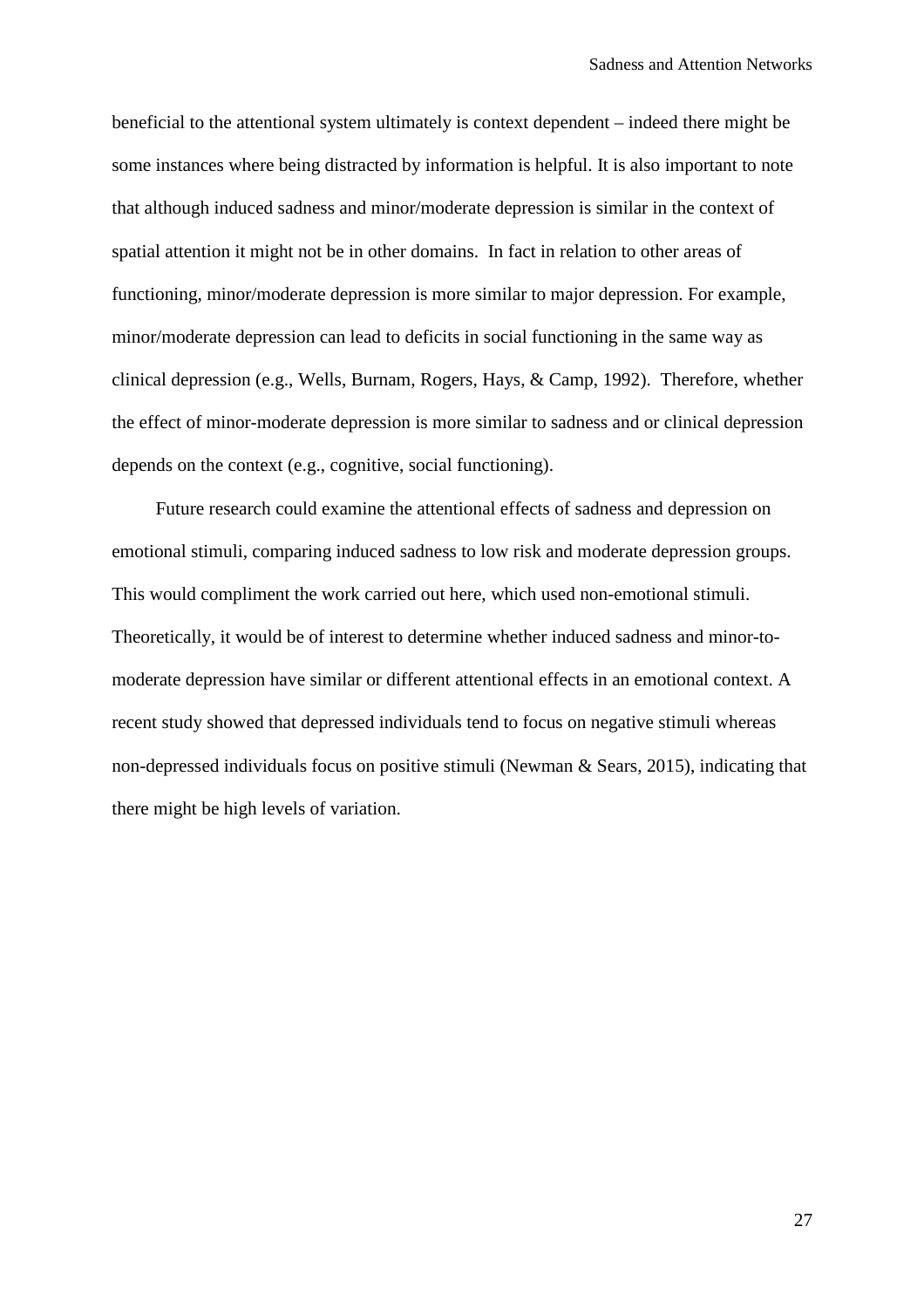### **References**

- American Psychiatric Association. (2013). *Diagnostic and statistical manual of mental disorders: DSM-5* (5th ed.). Washington, D.C: American Psychiatric Association.
- Andrews, P. W., Aggen, S. H., Miller, G. F., Radi, C., Dencoff, J. E., & Neale, M. C. (2007). The functional design of depression's influence on attention: A preliminary test of alternative control-process mechanisms. *Evolutionary Psychology*, *5*(3), 584–604. doi:10.1177/147470490700500308
- Andrews, P. W., & Thomson, A. J., (2009). The bright side of being blue: Depression as an adaptation for analyzing complex problems. *Psychological Review*, *116*(3), 620–654. doi:10.1037/a0016242
- Belzer, K., & Schneier, F. R. (2004). Comorbidity of Anxiety and Depressive Disorders: Issues in Conceptualization, Assessment, and Treatment: *Journal of Psychiatric Practice*, *10*(5), 296–306. doi:10.1097/00131746-200409000-00003
- Birk, J. L., Dennis, T. A., Shin, L. M., & Urry, H. L. (2011). Threat facilitates subsequent executive control during anxious mood. *Emotion*, *11*, 1291-1304. doi:10.1037/a0026152
- Bodenhausen, G. V., Sheppard, L. A., & Kramer, G. P. (1994). Negative affect and social judgment: The differential impact of anger and sadness. *European Journal of Social Psychology*, *24*(1), 45–62. doi:10.1002/ejsp.2420240104
- Bower, G. H., & Forgas, J. P. (2001). Mood and social memory. In *Handbook of affect and social cognition* (pp. 95–120). Mahwah, NJ, US: Lawrence Erlbaum Associates Publishers.
- Callejas, A., Lupianez, J., & Tudela, P. (2004). The three attentional networks: On their independence and interactions. *Brain and Cognition*, *54*(3), 225–227. doi:10.1016/j.bandc.2004.02.012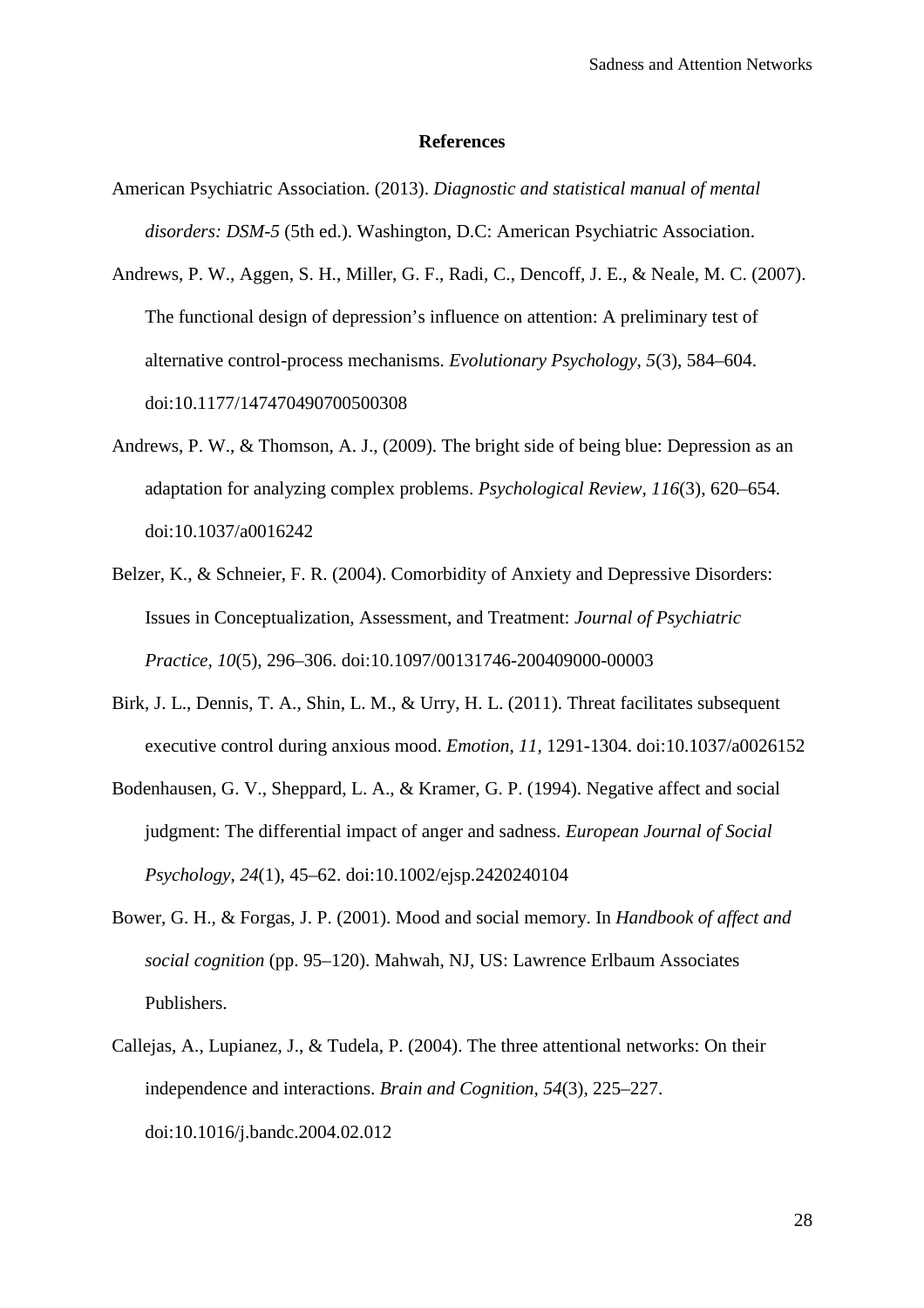- Carvalho, S., Leite, J., Galdo-Álvarez, S., & Gonçalves, Ó. F. (2012). The emotional movie database (EMDB): A self-report and psychophysiological study. *Applied Psychophysiology and Biofeedback, 37*(4), 279-294. doi: 0.1007/s10484-012-9201-6
- Chepenik, L. G., Cornew, L. A., & Farah, M. J. (2007). The influence of sad mood on cognition. *Emotion*, *7*(4), 802–811. doi:10.1037/1528-3542.7.4.802
- Cohen, N., Henik, A., and Mor, N. (2011). Can emotion modulate attention? Evidence for reciprocal links in the attentional network test. *Experimental Psychology, 58*, 171–179. doi:10.1027/1618-3169/a000083
- Damasio, A. (1999). *The feeling of what happens : body and emotion in the making of consciousness* (Vol. 1st). New York: Harcourt Brace. Retrieved from http://lcweb.loc.gov/catdir/toc/99026357.html
- De Fockert, J. W., & Cooper, A. (2014). Higher levels of depression are associated with reduced global bias in visual processing. *Cognition & Emotion*, *28*(3), 541–549. doi:10.1080/02699931.2013.839939
- Dennis, T & Chen, C. (2007). Emotional face processing and attention performance in three domains: Neurophysiological mechanisms and moderating effects of trait anxiety. *International Journal of Psychophysiology*, *65*, 10-19. doi:10.1016/j.ijpsycho.2007.02.006
- Dennis, T. A., Chen, C. C., & McCandliss, B. D. (2008). Threat-related attentional biases: an analysis of three attention systems. *Depression and Anxiety*, *25*, 1-10. doi:10.1002/da.20308
- Dolcos, F., Iordan, A. D., & Dolcos, S. (2011). Neural correlates of emotion–cognition interactions: A review of evidence from brain imaging investigations. *Journal of Cognitive Psychology*, *23*(6), 669–694. doi:10.1080/20445911.2011.594433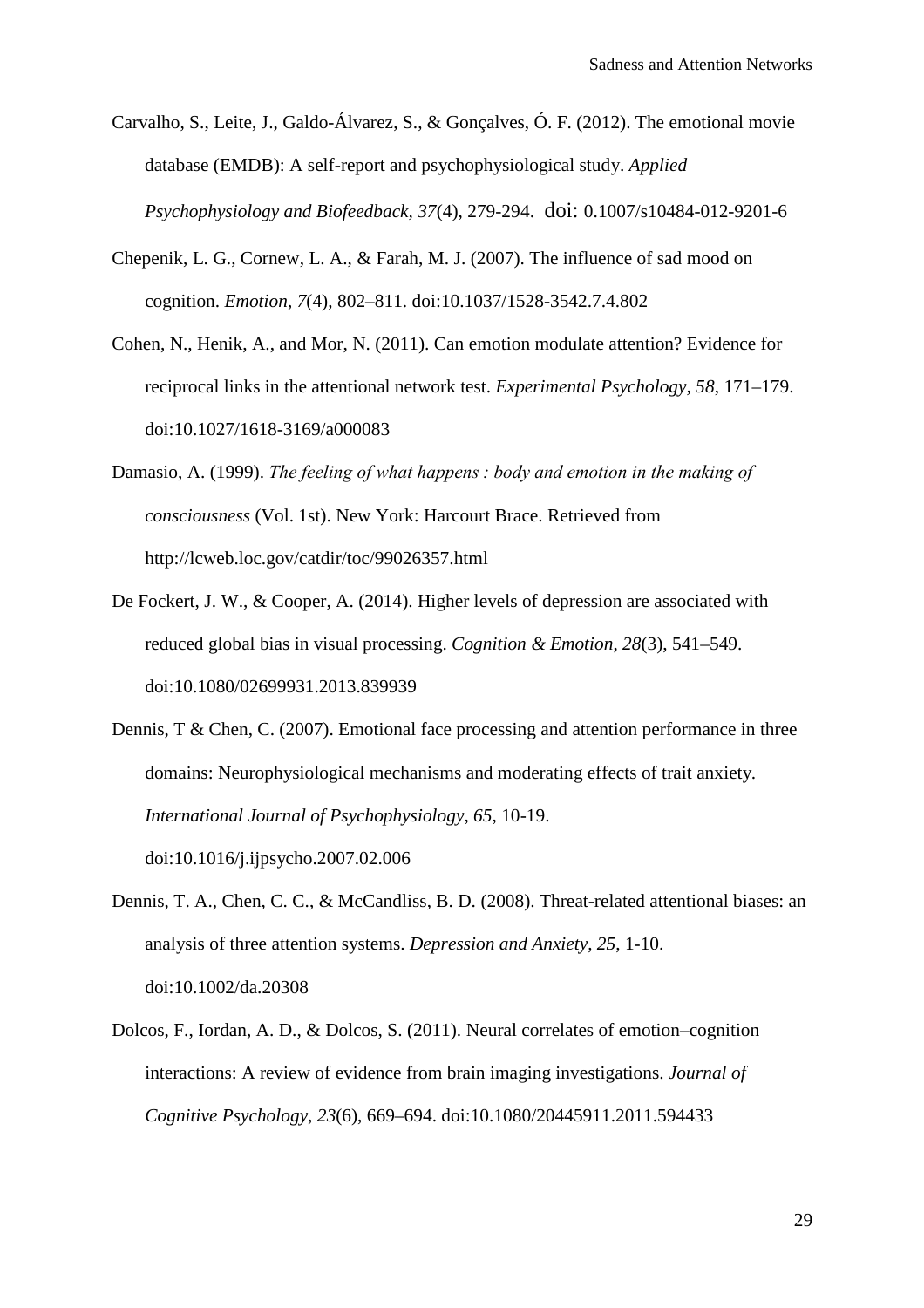- Easterbrook, J. A. (1959). The effect of emotion on cue utilization and the organization of behavior. *Psychological Review*, *66*(3), 183–201. doi:10.1037/h0047707
- Egloff, B., Tausch, A., Kohlmann, C.-W., & Krohne, H. W. (1995). Relationships between time of day, day of the week, and positive mood: Exploring the role of the mood measure. *Motivation and Emotion, 19(2)*, 99–110. http://doi.org/10.1007/BF02250565
- Eysenck, M. W., Derakshan, N., Santos, R., & Calvo, M. G. (2007). Anxiety and cognitive performance: Attentional control theory. *Emotion*, *7*(2), 336–353. doi:10.1037/1528- 3542.7.2.336
- Fan, J., McCandliss, B. D., Sommer, T., Raz, A., & Posner, M. I. (2002). Testing the Efficiency and Independence of Attentional Networks. *Journal of Cognitive Neuroscience*, *14*(3), 340–347. doi:10.1162/089892902317361886
- Fechner-Bates, S., Coyne, J. C., & Schwenk, T. L. (1994). The relationship of self-reported distress to depressive disorders and other psychopathology. *Journal of Consulting and Clinical Psychology*, *62*(3), 550–559. doi:10.1037/0022-006X.62.3.550
- Fenske, M. J., & Eastwood, J. D. (2003). Modulation of Focused Attention by Faces Expressing Emotion: Evidence From Flanker Tasks. *Emotion*, *3*(4), 327–343. doi:10.1037/1528-3542.3.4.327
- Finucane, A. M., Whiteman, M. C., & Power, M. J. (2010). The Effect of Happiness and Sadness on Alerting, Orienting, and Executive Attention. *Journal of Attention Disorders*, *13*(6), 629–639. doi:10.1177/1087054709334514

Forgas, J. P., Goldenberg, L., & Unkelbach, C. (2009). Can bad weather improve your memory? An unobtrusive field study of natural mood effects on real-life memory. *Journal of Experimental Social Psychology, 45(1)*, 254–257. doi:10.1016/j.jesp.2008.08.014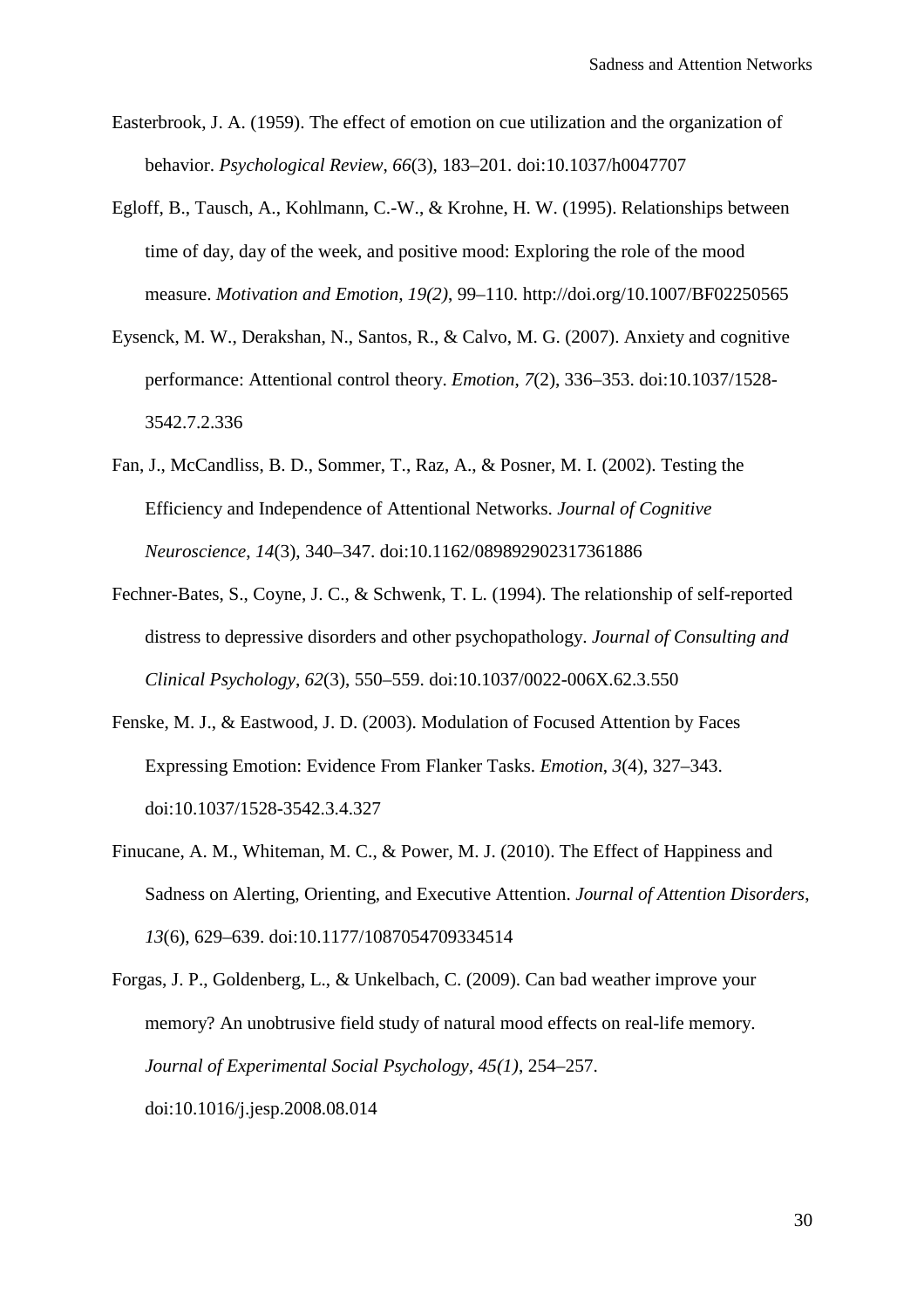Forgas, J. P., & Moylan, S. (1987). After the Movies: Transient Mood and Social Judgments. *Personality and Social Psychology Bulletin*, *13*(4), 467–477. doi:10.1177/0146167287134004

- Fredrickson, B. L., & Branigan, C. (2005). Positive emotions broaden the scope of attention and thought‐action repertoires. *Cognition & Emotion*, *19*(3), 313–332. doi:10.1080/02699930441000238
- Gable, P., & Harmon-Jones, E. (2010). The Blues Broaden, but the Nasty Narrows: Attentional Consequences of Negative Affects Low and High in Motivational Intensity. *Psychological Science*, *21*(2), 211–215. doi:10.1177/0956797609359622
- Gasper, K., & Clore, G. L. (2002). Attending to the big picture: Mood and global versus local processing of visual information. *Psychological Science*, *13*(1), 34–40. doi:10.1111/1467-9280.00406
- Goldberg, I. K. (1993). *Questions & answers about depression and its treatment: A consultation with a leading psychiatrist*. Philadelphia: Charles Press.
- Gotlib, I. H., & Joormann, J. (2010). Cognition and Depression: Current Status and Future Directions. *Annual Review of Clinical Psychology, 6(1)*, 285–312. doi:10.1146/annurev.clinpsy.121208.131305
- Ingram, R. E., & Ritter, J. (2000). Vulnerability to depression: Cognitive reactivity and parental bonding in high-risk individuals. Journal of Abnormal Psychology, 109(4), 588– 596. doi:10.1037/0021-843X.109.4.588
- Izard, C. E. (1972). *Patterns of emotion: A new analysis of anxiety and depression.* New York: Academic Press.
- Izard, C. E., Dougherty, F. E., Bloxom, B. M., & Kotsch, N. E. (1974). *The Differential Emotions Scale: A method of measuring the meaning of subjective experience of discrete emotions*. Nashville, TN: Vanderbilt University, Department of Psychology.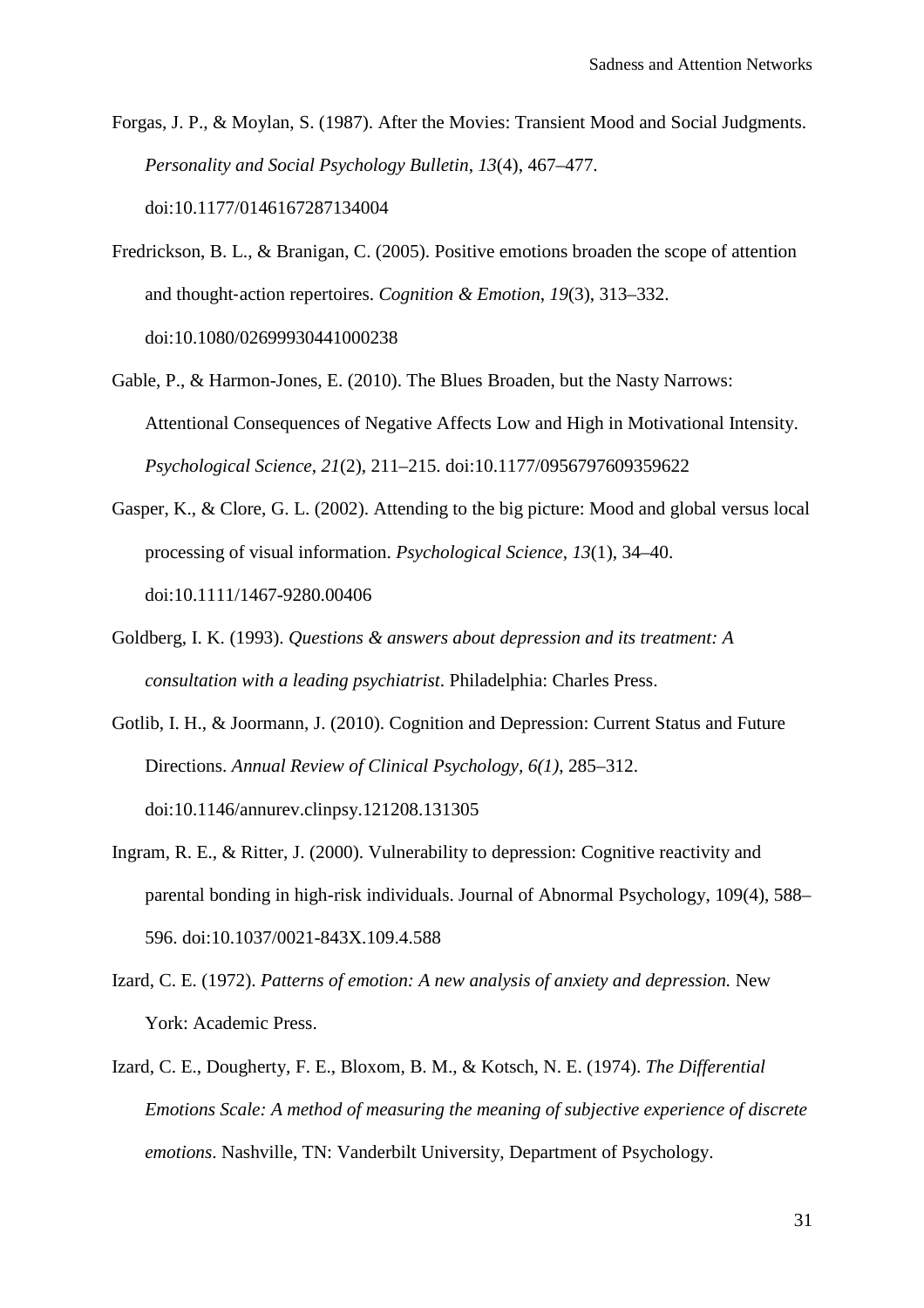- Jiang, J., Scolaro, A. J., Bailey, K., & Chen, A. (2011). The effect of music-induced mood on attentional networks. *International Journal of Psychology*, *46*(3), 214–222. doi:10.1080/00207594.2010.541255
- Jonides, J. & Nee D. E. (2005). Assessing Dysfunction Using Refined Cognitive Methods. *Schizophrenia Bulletin*, *31*(4), 823–829. doi:10.1093/schbul/sbi053
- Kanske, P. (2012). On the Influence of Emotion on Conflict Processing. *Frontiers in Integrative Neuroscience*, *6*. doi:10.3389/fnint.2012.00042
- Keehn, B., Lincoln, A. J., Müller, R.-A., & Townsend, J. (2010). Attentional networks in children and adolescents with autism spectrum disorder. *Journal of Child Psychology and Psychiatry, 51(11)*, 1251–1259. doi:10.1111/j.1469-7610.2010.02257.x
- Lang, P. J., Bradley, M. M., & Cuthbert, B. N. (1997). International affective picture system (IAPS): Technical manual and affective ratings: Gainesville, FL: The Center for Research in Psychophysiology, University of Florida.
	- Mayberg, H. S., Liotti, M., Brannan, S. K., McGinnis, S., Mahurin, R. K., Jerabek, P. A., … Fox, P. T. (1999). Reciprocal limbic-cortical function and negative mood: Converging PET findings in depression and normal sadness. *The American Journal of Psychiatry*, *156*(5), 675–682.
- Melcher, T., Obst, K., Mann, A., Paulus, C., & Gruber, O. (2012). Antagonistic modulatory influences of negative affect on cognitive control: Reduced and enhanced interference resolution capability after the induction of fear and sadness. *Acta Psychologica*, *139*(3), 507–514. doi:10.1016/j.actpsy.2012.01.012
- Murphy, C. F., & Alexopoulos, G. S. (2006). Attention Network Dysfunction and Treatment Response of Geriatric Depression. *Journal of Clinical and Experimental Neuropsychology*, *28*(1), 96–100. doi:10.1080/13803390490918101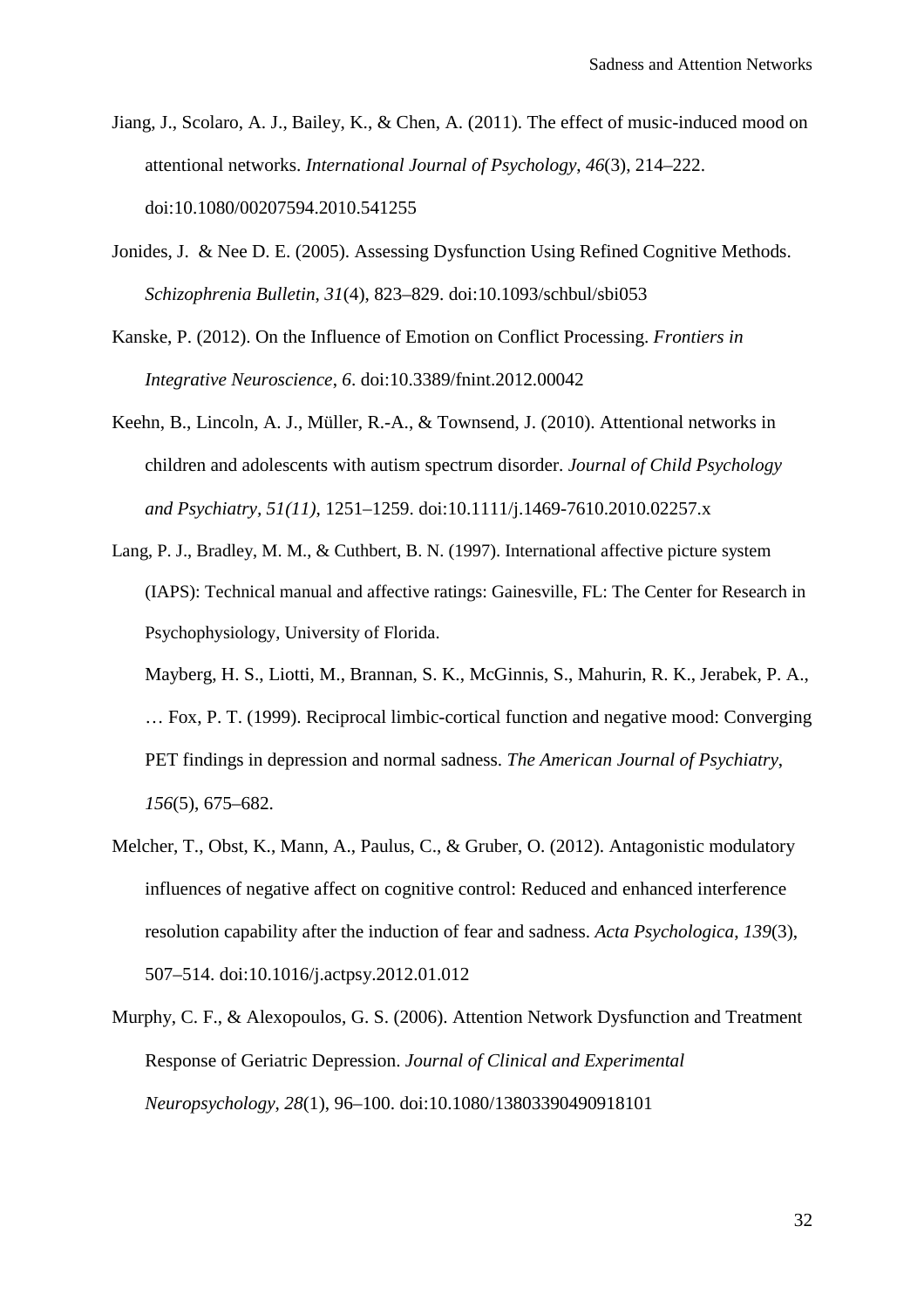- Newman, K. R., & Sears, C. R. (2015). Eye Gaze Tracking Reveals Different Effects of a Sad Mood Induction on the Attention of Previously Depressed and Never Depressed Women. *Cognitive Therapy and Research, 39(3)*, 292–306. doi:10.1007/s10608-014-9669-x
- Nolen-Hoeksema, S. (1991). Responses to depression and their effects on the duration of depressive episodes. *Journal of Abnormal Psychology*, *100*(4), 569–582. doi:10.1037/0021-843X.100.4.569
- Pacheco-Unguetti, A. P., Acosta, A., Callejas, A., & Lupianez, J. (2010). Attention and Anxiety: Different Attentional Functioning Under State and Trait Anxiety. *Psychological Science*, *21*(2), 298–304. doi:10.1177/0956797609359624
- Pêcher, C., Quaireau, C., Lemercier, C., & Cellier, J.-M. (2011). The effects of inattention on selective attention: How sadness and ruminations alter attention functions evaluated with the Attention Network Test. *Revue Européenne de Psychologie Appliquée/European Review of Applied Psychology*, *61*(1), 43–50. doi:10.1016/j.erap.2010.10.003
- Philippot, P. (1993). Inducing and assessing differentiated emotion-feeling states in the laboratory. *Cognition & Emotion*, *7*(2), 171–193. doi:10.1080/02699939308409183
- Posner, M. I. (1994). Attention: the mechanisms of consciousness. *Proceedings of the National Academy of Sciences, 91(16)*, 7398–7403. doi:10.1073/pnas.91.16.7398
- Posner, M. I., & Petersen, S. E. (1990). The Attention System of the Human Brain. *Annual Review of Neuroscience*, *13*(1), 25–42. doi:10.1146/annurev.ne.13.030190.000325
- Rogers, M. A., Kasai, K., Koji, M., Fukuda, R., Iwanami, A., Nakagome, K., … Kato, N. (2004). Executive and prefrontal dysfunction in unipolar depression: a review of neuropsychological and imaging evidence. *Neuroscience Research*, *50*(1), 1–11. doi:10.1016/j.neures.2004.05.003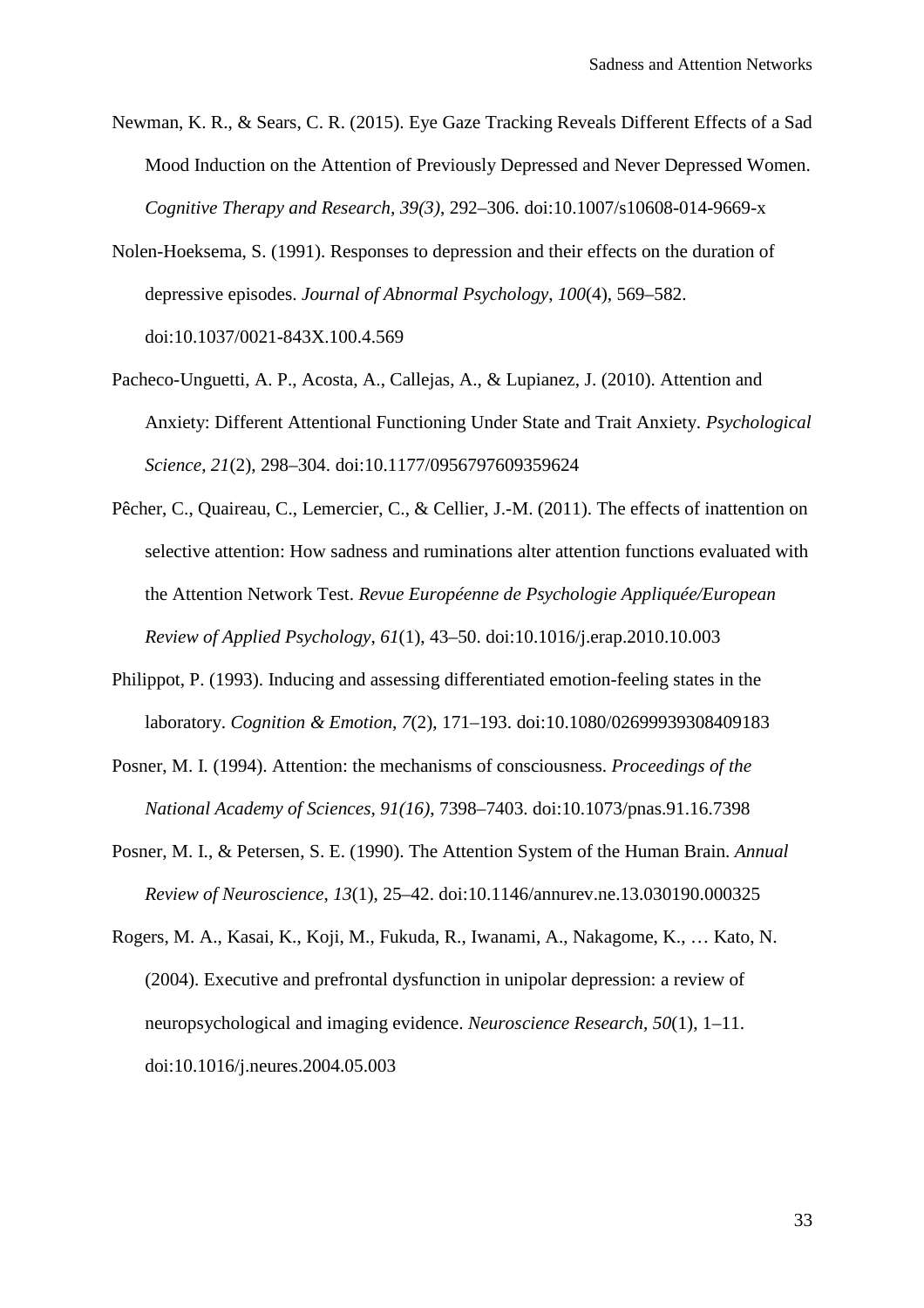- Rottenberg, J., Ray, R. D., & Gross, J. J. (2007). Emotion elicitation using films. In J. A. Coan & J. J. B. Allen (Eds.), *Handbook of emotion elicitation and assessment* (pp. 9–28). New York: Oxford University Press.
- Rowe, G., Hirsh, J. B., & Anderson, A. K. (2007). Positive affect increases the breadth of attentional selection. *Proceedings of the National Academy of Sciences*, *104*(1), 383–388. doi:10.1073/pnas.0605198104
- Schaefer, A., Nils, F., Sanchez, X., & Philippot, P. (2010). Assessing the effectiveness of a large database of emotion-eliciting films: A new tool for emotion researchers. *Cognition & Emotion, 24(7)*, 1153–1172. doi:10.1080/02699930903274322
- Schwartz, G. E., & Weinberger, D. A. (1980). Patterns of emotional responses to affective situations: Relations among happiness, sadness, anger, fear, depression, and anxiety. *Motivation and Emotion*, *4*, 175-191. doi:10.1007/BF00995197
- Techer, F., Jallais, C., Fort, A., & Corson, Y. (2015). Assessing the impact of anger state on the three Attentional Networks with the ANT-I. *Emotion, 15(3)*, 276–280. doi:10.1037/emo0000028
- Van Steenbergen, H., Band, G. P. H., & Hommel, B. (2010). In the Mood for Adaptation How Affect Regulates Conflict-Driven Control. *Psychological Science*, *21*(11), 1629– 1634. doi:10.1177/0956797610385951
- Watkins, E., & Brown, R. G. (2002). Rumination and executive function in depression: An experimental study. *Journal of Neurology, Neurosurgery & Psychiatry, 72(3),* 400-402. doi:10.1136/jnnp.72.3.400
- Watson, P. J., & Andrews, P. W. (2002). Toward a revised evolutionary adaptationist analysis of depression: the social navigation hypothesis. *Journal of Affective Disorders, 72(1)*, 1–14. doi:10.1016/S0165-0327(01)00459-1